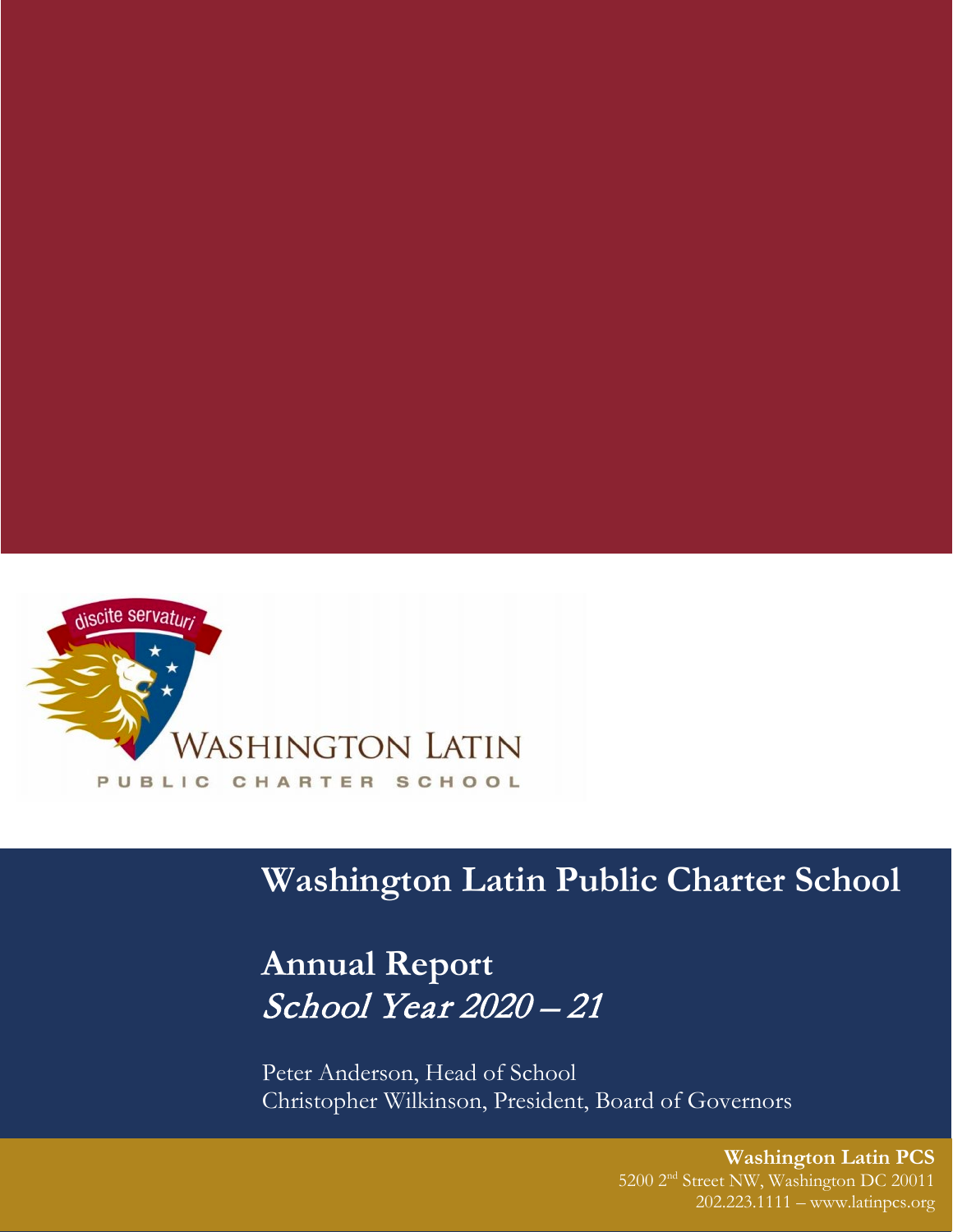# Table of Contents

| Our Mission                                                                                                                |           |
|----------------------------------------------------------------------------------------------------------------------------|-----------|
| Our Philosophy                                                                                                             |           |
|                                                                                                                            |           |
| Curriculum and Instruction<br>Curriculum Guide<br>Parent/Guardian Involvement                                              |           |
| Meeting our Mission<br>Campus Data Reports                                                                                 |           |
| 15-year Charter Renewal<br><b>COVID Pandemic Response</b><br>Planning for Expansion<br>Recognition of Faculty and Students |           |
|                                                                                                                            | <b>20</b> |
|                                                                                                                            |           |
| <b>Faculty Roster</b><br><b>Board Roster</b><br>Financials                                                                 |           |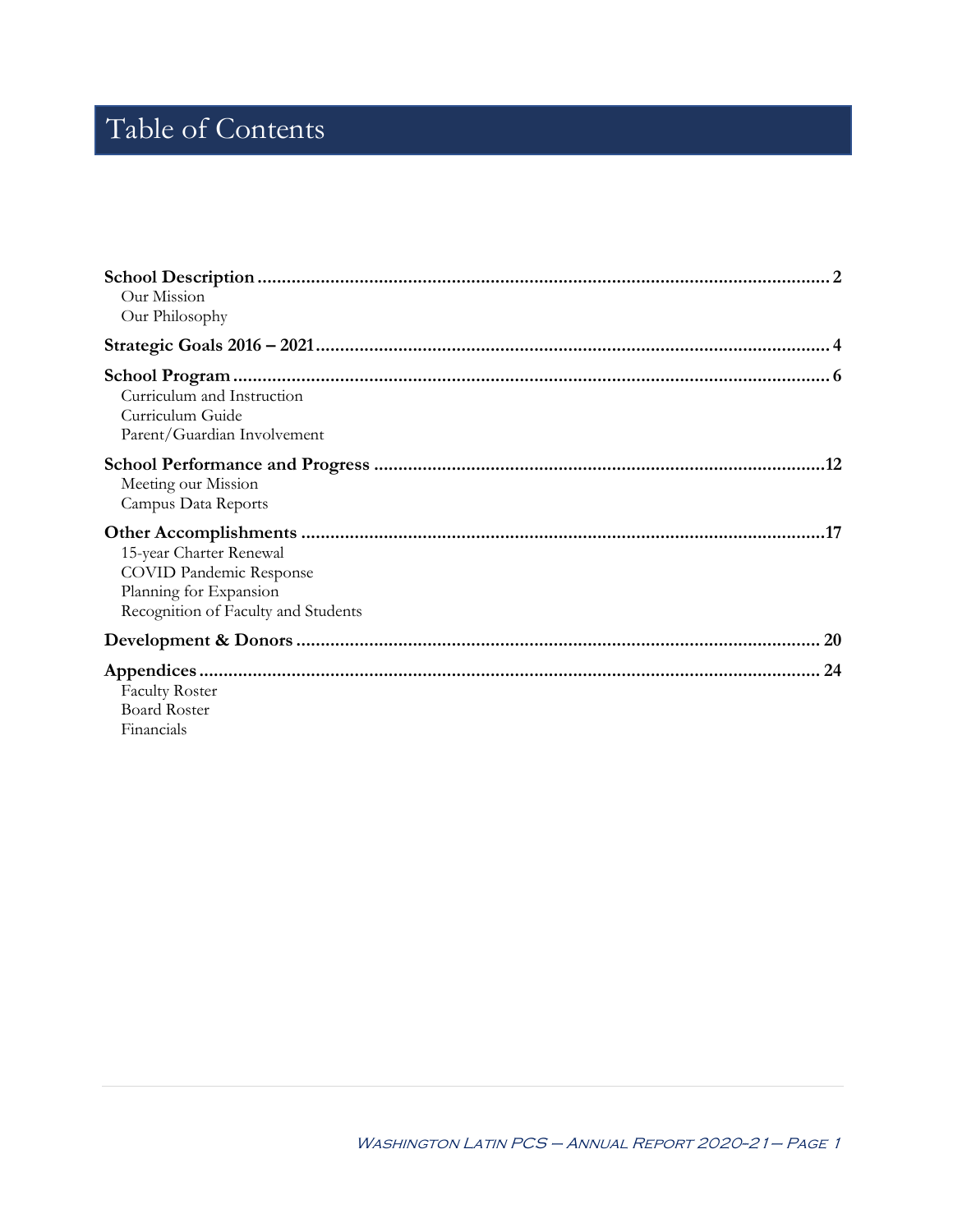## School Description

## **Washington Latin Mission**

Washington Latin Public Charter School provides a challenging, classical education that is accessible to students throughout the District of Columbia. We seek to develop students who will become thoughtful citizens and leaders, contributing to the public good in their lifelong quest towards a fuller humanity. Ours is a school where words matter, ideas matter and people matter.

## **Our Philosophy**

Washington Latin provides a classical education for the modern world. This phrase indicates that our model is a carefully crafted blend of ancient and modern. These key words define our mission: **challenging, classical, accessible**.

A **challenging education** is one that expects plenty of students, both for their academic performance and for their personal and communal behavior. At Washington Latin, we aim to challenge our students to act in accordance with what is highest in them. We challenge them to do the right things when the wrong would be easier; we challenge them to think beyond their first thoughts and to reconsider their first drafts; we challenge them to have the courage to persevere when they have first failed, and we encourage them to seek out opinions that differ from their own. A challenging curriculum is not necessarily one that offers more nightly homework or a greater quantity of pages to be read; it is one that asks students to engage themselves in their own educational journeys and to be responsible for their chosen path. Like its model, the Boston Latin School, Washington Latin seeks to ground its students in a *classical education* for the modern world that will prepare them for their future studies and their roles as successful people and citizens in a democracy. (See the description of our academic model and more detail on our classical education in the next section.)

At the heart of the **classical tradition** lies an inherent connection between the academic and the moral realms of education – for the ancients, to know the good is to do the good. At Washington Latin, we educate students to become responsible members of their present school community and their future public communities. We ask them to engage in difficult decisions, to inform themselves about possible options, to act on their decisions, and to own the consequences. Engage, inform, act, own – these are the watchwords of our community and the foundation of our education for productive citizenship. Our program focuses on developing each student's ability to be thoughtful, to consider the views and needs of others, and to act with integrity. The greatest challenge comes in our expectation that students will think before they act and do what is right rather than what is expedient.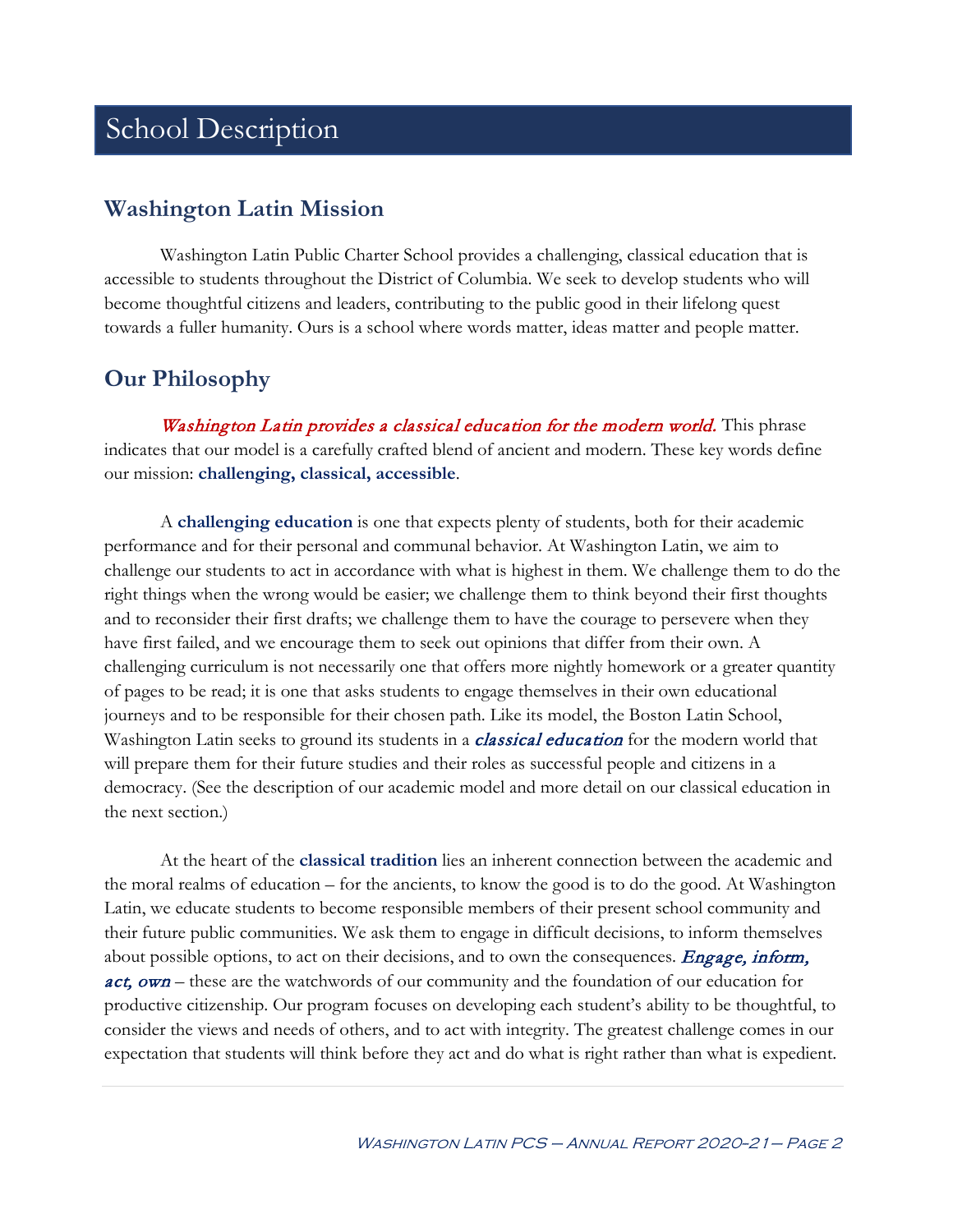We are committed to being **fully accessible**. Unlike our classical forebears, we believe that a challenging education is the province of all who are eager to learn and willing to work. As a charter school, we are open to all students who reside in the District of Columbia, and we make our school accessible by actively recruiting families across DC. In each year of the school's existence, we have enrolled students from each of the District's eight Wards. Any student, in grades 5 through 12, who is eager to learn and willing to work for an excellent education will find our program rewarding and provide ample preparation for college, work, and citizenship – whatever path the student chooses for the future.

Our commitment to being accessible does not stop at enrollment, however. We provide bus service to students throughout the District. We make our curriculum accessible by providing early and personalized interventions to ensure students can be successful regardless of their previous academic experiences or level of preparation. Our model demands that teachers work with students individually, outside of "formal" instructional time. We make our community accessible by insisting on standards of civil discourse and demeanor. At every turn, we aim to be accessible to families who want a life-changing education. The diversity of our community is essential to the model of classical education, preparing students to fully participate in the modern world.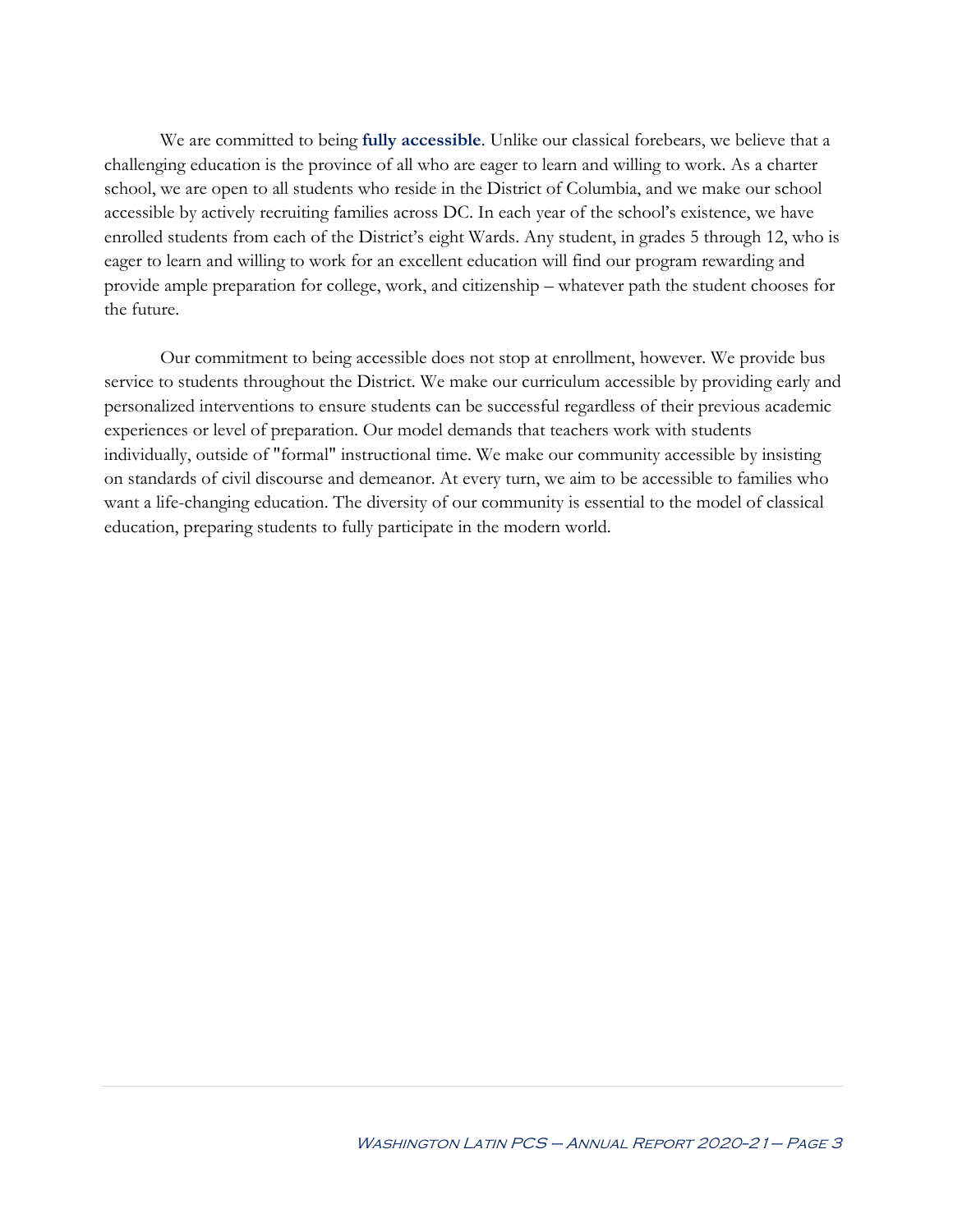## Strategic Goals 2016 – 2021

In 2014-15, the school's Board of Governors and leadership embarked on a systematic strategic planning process. After an exhaustive review of current needs and careful consideration of future possibilities, we established a clear set of priorities and goals. These priorities and goals focused us on strengthening our model, ensuring that all essential elements of Washington Latin are sustainable. The Board and school leadership have embarked upon a similar process to update these strategic goals for our next five years.

## *Ensuring the academic success of all our students, regardless of their background.*

- Develop Washington Latin-specific assessments, called the Latin Academic Indices, that measure the knowledge and skills our curriculum emphasizes.
- Increase performance on annual proficiency assessments, both overall and in each sub-group, to narrow the achievement gap.
- Increase our students' college readiness, as measured by national tests (SAT, ACT, and Advanced Placement).
- Increase our graduates' college entrance, persistence, and graduation rates, with particular emphasis on supporting students who are low-income or first-generation college students in their families.

## *Sustaining our diversity among our students to reflect the racial and socioeconomic diversity of D.C.*

- Increase student socio-economic diversity to better reflect that of the District.
- Sustain student racial diversity and continue to mirror racial demographics of D.C.
- Increase the diversity of the faculty and staff in both race and gender.
- Maintain an accomplished, skilled, and engaged set of community volunteers as the Board of Governors, who bring a range of expertise and reflect the diversity of the community.

## *Building a faculty and leadership pipeline that ensures stability and makes growth possible.*

- Increase retention to build a cadre of excellent teachers who stay at the school, become experts in the Latin model and commit to our community.
- Increase faculty compensation to attract and retain teachers.
- Refine our professional development and evaluation program with both more development opportunities and more systematic evaluation and feedback.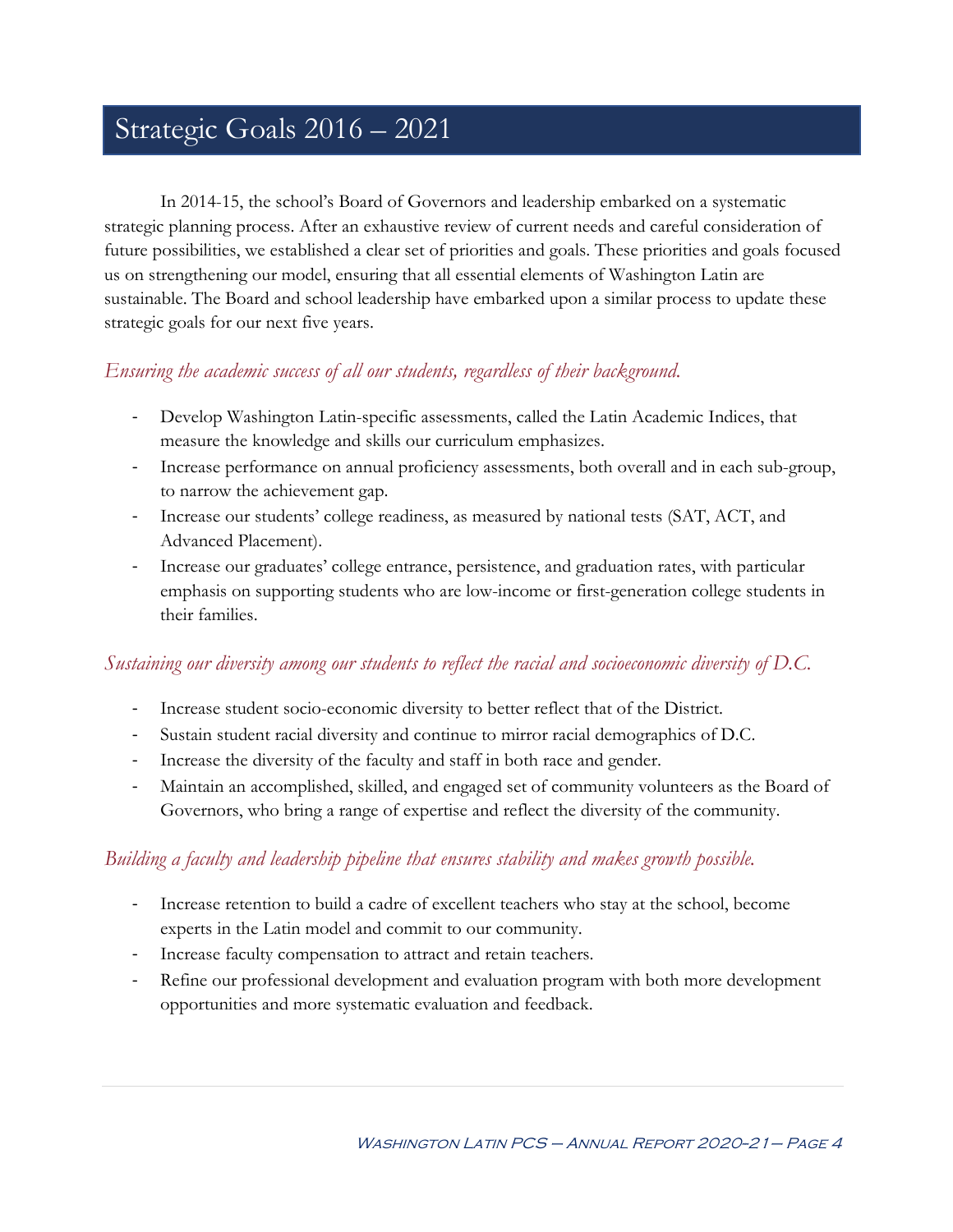## *Managing leadership transitions, both in the administration and on the Board of Governors.*

- Identify a leadership structure for Washington Latin that is both financially sustainable and organizationally flexible to respond to changing needs, emerging challenges and opportunities.

## *Meeting families' increasing demand, including opening a new school.*

- Explore partnerships with other schools or organizations to help students make the academic leap from elementary to middle school and enter Washington Latin adequately prepared for our rigorous curriculum.
- Begin expansion by opening a middle school with two to three grades, growing "organically" into the full complement of grades.

## *Refining our financial model and finding additional revenue sources to fund our commitment to small class size.*

- Refine the existing financial model to ensure the sustainability of the current school with this small class-size model.
- Examine the long-term relationship of the school's expenses (particularly faculty/staff salaries) and expected revenues (both per-pupil allotments and fundraising) to consider our long-term future needs and plans.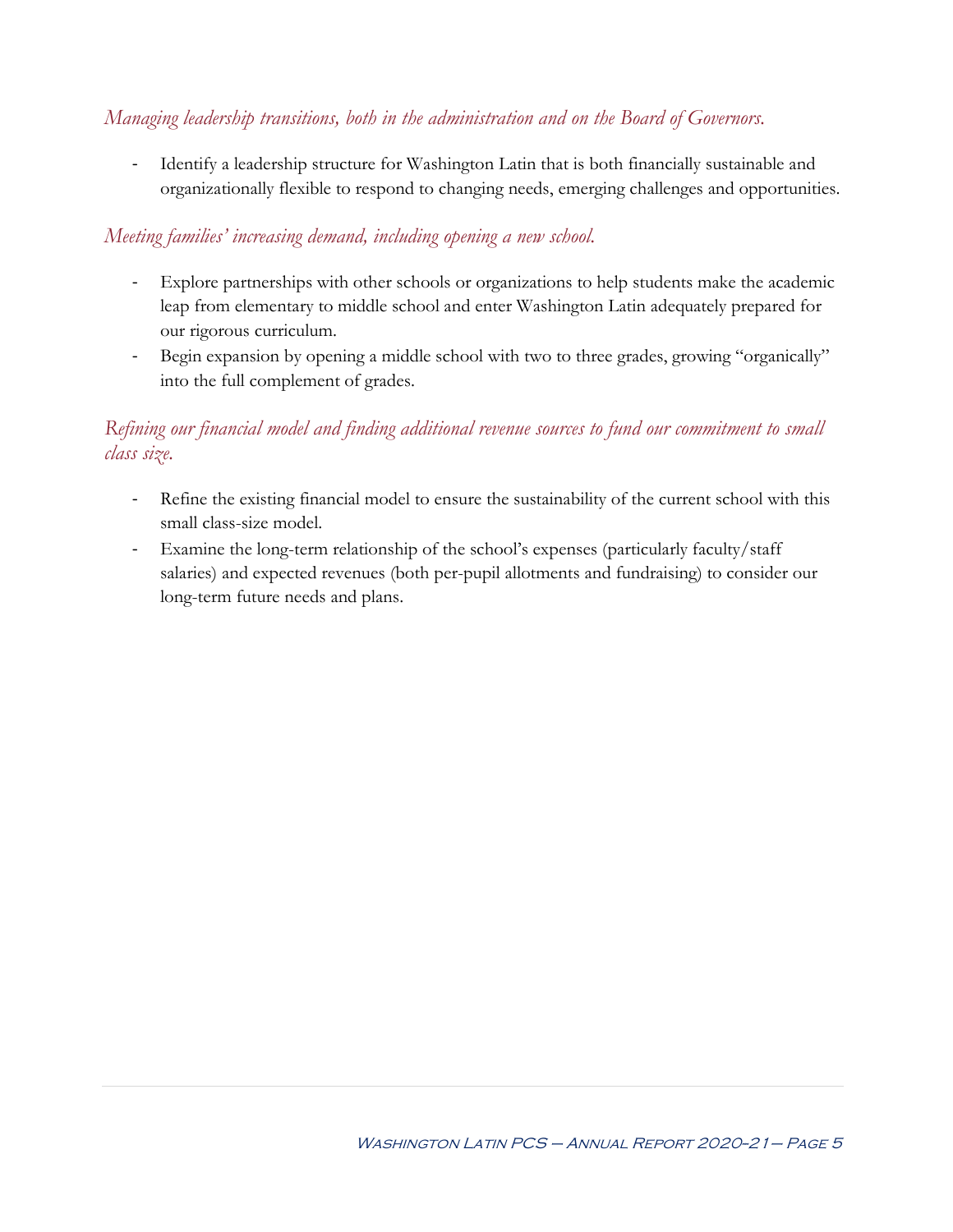## School Program

### **Curriculum and Instruction**

As a classical school, we align ourselves with the established wisdom of the ancients, particularly the cultures of Greece and Rome. We believe that many of the tenets of the ancient world remain relevant in the modern world. Our students study the language, literature, and history of the ancients. We further believe that education is a training of character, and character is the intersection of intellectual development and moral integrity. We seek to develop each student's ability to be thoughtful, consider the views and needs of others, and act with integrity.

## **Classical Education**

A classical education for the modern world emphasizes the reality that any curriculum grounded in the classical tradition must hold simultaneously to the timeless truths of the traditions of Greece and Rome and the time-bound pressures of life in the 21st century. At Washington Latin, we stress three fundamental legacies of the classical tradition: education for citizenship in a democracy; the Latin language; and public oratory. We strive to convey these legacies in an environment and culture that include some of the best of contemporary life, a commitment to a diverse student body and a variety of pedagogies. We use both the ancient methods of repetition and Socratic dialogue, as well as the contemporary innovations of technology and cooperative learning. Our classical curriculum provides a strong foundation in reading, writing mathematics, science and critical thinking, and it gives each student an understanding of the basis, in history, of western democracy.

## **Curriculum Framework**

Our curriculum is designed to inform, provoke, challenge, and inspire our students so that ultimately, they have a more in-depth knowledge both of themselves and of the world they enter as adults. There are four critical elements of the curricula of Washington Latin and are what guide the curricular and instructional decisions of school leaders and teachers.

- *Moral Issues* Teachers identify the major moral questions that arise within their curricula, and students respond to these questions through class activities including Socratic Seminars.
- Academic Indices These indices are those facts and ideas that are critical for WLPCS students to know and understand before they graduate. Indices are continuing to be identified and developed by content area.
- Common Core Standards Common Core Standards are the standards recognized by schools in the District of Columbia. They are also taught within the curricula of WLPCS classes and assessed by PARCC.
- Teacher Choice Teachers identify their areas of strength and interest, and they teach facts and skills to students in the content of their curricula.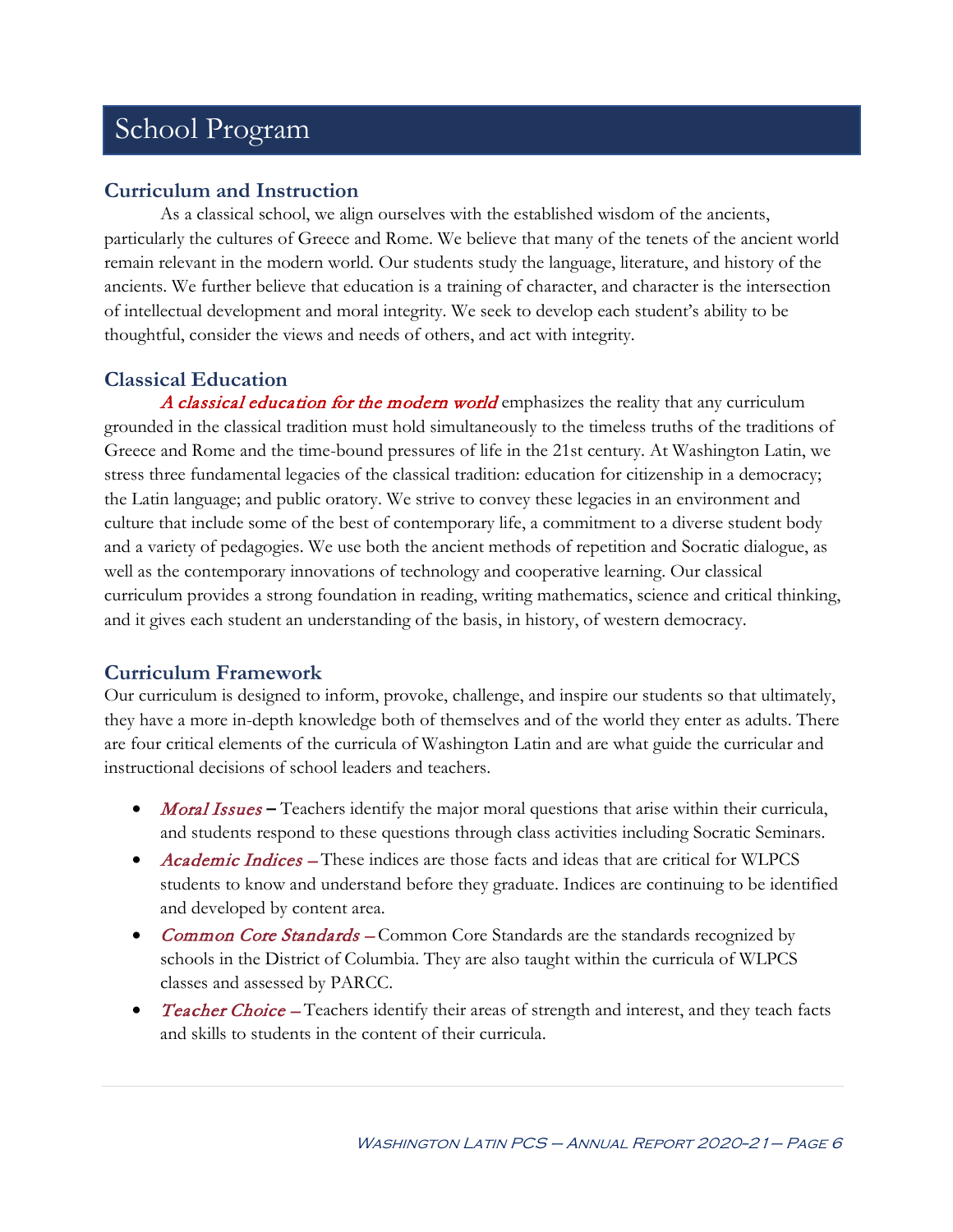

# **WASHINGTON LATIN PCS CURRICULUM FRAMEWORK**



WASHINGTON LATIN PCS – ANNUAL REPORT 2020-21 – PAGE 7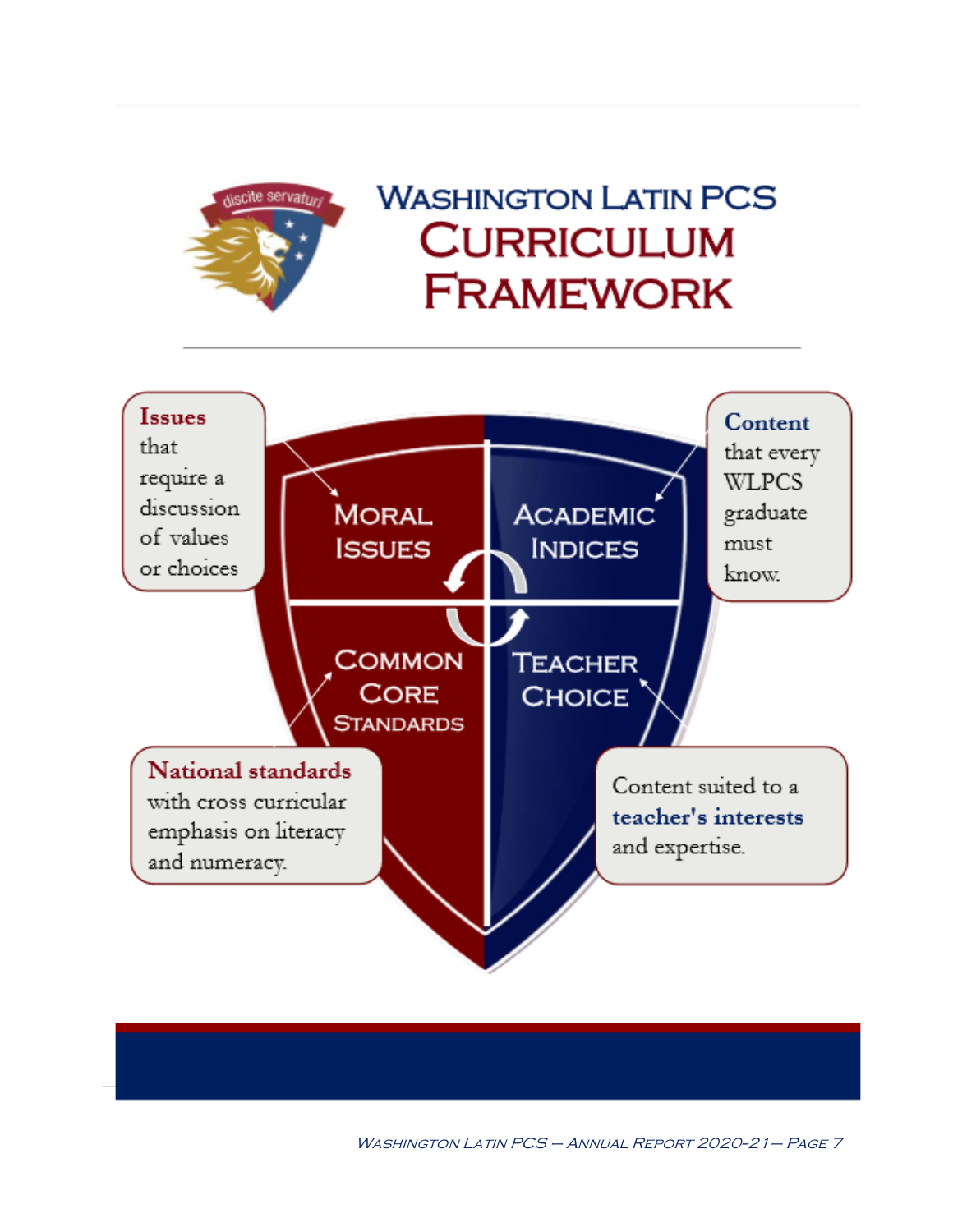## **Instructional Framework**

### **Plan**

- Plan standards-based lesson objectives consistent with the Washington Latin curriculum framework
- Plan based on moral issues, the academic indices, and Common Core Standards
- Plan based on an understanding of students and the teaching context
- Plan strategies, questions, and assessments
- Develop routines to maximize instructional time
- Arrange the physical environment to allow for optimal learning



## **Teach**

- Use strategies and tasks to engage all students in rigorous work
- Use a variety of questions (disproportionately evidence-dependent questions at the higher levels of Bloom's Taxonomy and Webb's Depth of Knowledge)
- Facilitate student-to-student interaction and academic talk
- Implement routines to maximize instructional time
- Build positive relationships with students
- Build a positive, learning-focused, welcoming and inclusive classroom
- Reinforce positive behavior, redirect off-task behavior and de-escalate challenging behavior
- Check for understanding (and adjust, as necessary)

## **Reflect/Adjust**

- Examine student work
- Provide specific, timely academic feedback to students
- Communicate regularly with parents
- Reflect on the efficacy of instruction:
	- o Are the students engaged?
	- o Are they understanding the concepts being taught?
	- o Are they able to apply the knowledge learned?
- Seek feedback from students, supervisors and/or colleagues
- Adjust plans for future instruction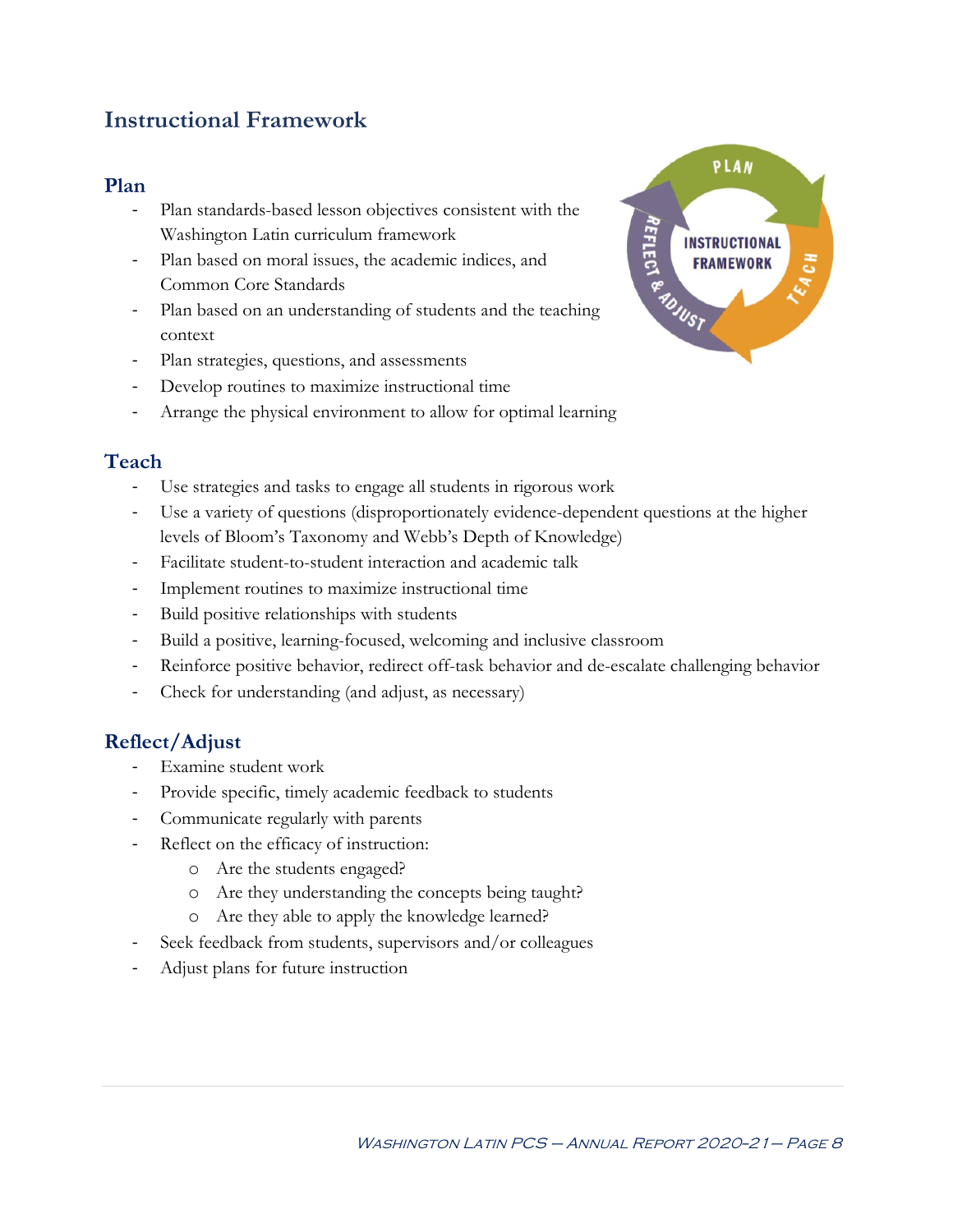## **Curriculum Guide**

### English

The English curriculum throughout the school emphasizes active reading and engaged writing. Students read both classic works of literature and more modern works chosen for their examination of moral issues. An independent reading program at each level allows students to read books of their own choice. Instruction in literacy includes work on grammar and sentence structure. The writing curriculum introduces writing as a process and asks students to write frequently and in several genres. In fifth grade, students take a separate public speaking course; instruction and practice in the art of public discourse is, after that, part of each course in the school.

### **Mathematics**

The mathematics curriculum aims to provide students with a solid foundation in all the basic numeric operations. Students are expected to be able to perform these basic operations before they can move on to the more abstract ideas of algebra and geometry. In grades 5 and 6, students are grouped according to their previous expertise and facility with basic operations; in grades 7- 10, depending on their comfort with numeric operations, students either continue their work on basic math or begin their high-school work on Algebra I, II, and geometry. For some advanced 10th grade students, Pre-Calculus is an option in the high school. High-school students can also elect to take Statistics, AP Calculus or AP Statistics to fulfill their four-year high-school math requirement.

Throughout the curriculum, students repeat concepts until they understand them deeply; they also learn how to apply their knowledge to unknown problems. Throughout the school, the mathematics curriculum emphasizes automaticity with basic functions, application of prior knowledge to problems, and an appreciation for the beautiful mystery of mathematics.

### **History**

The history curriculum begins in the fifth grade with a world geography course. Students are expected to know the names of countries and capitals throughout the world and to be familiar with the world map. In the sixth grade, students study a year of civics, with a emphasis on the founding documents that shaped the governance of the United States of America. In seventh grade, the curriculum explicitly introduces students to the history of Greece and Rome, and to the significant figures of the classical tradition. The 8th grade curriculum leads students through their first comprehensive study of United States history.

In the 9th and 10th grades, students study two years of World History, beginning with the shaping of civilization in the Fertile Crescent and moving to the present. The 9th and 10th grade world history courses emphasize depth over breadth, focusing mainly on those moments in history when moral decisions came into play. Juniors study U.S. history in depth and seniors take a semester of DC History and a semester of Government. Throughout the curriculum, students learn to ask essential questions, that raise fundamental issues about scarcity of resources, governance of peoples, and causes for conflict.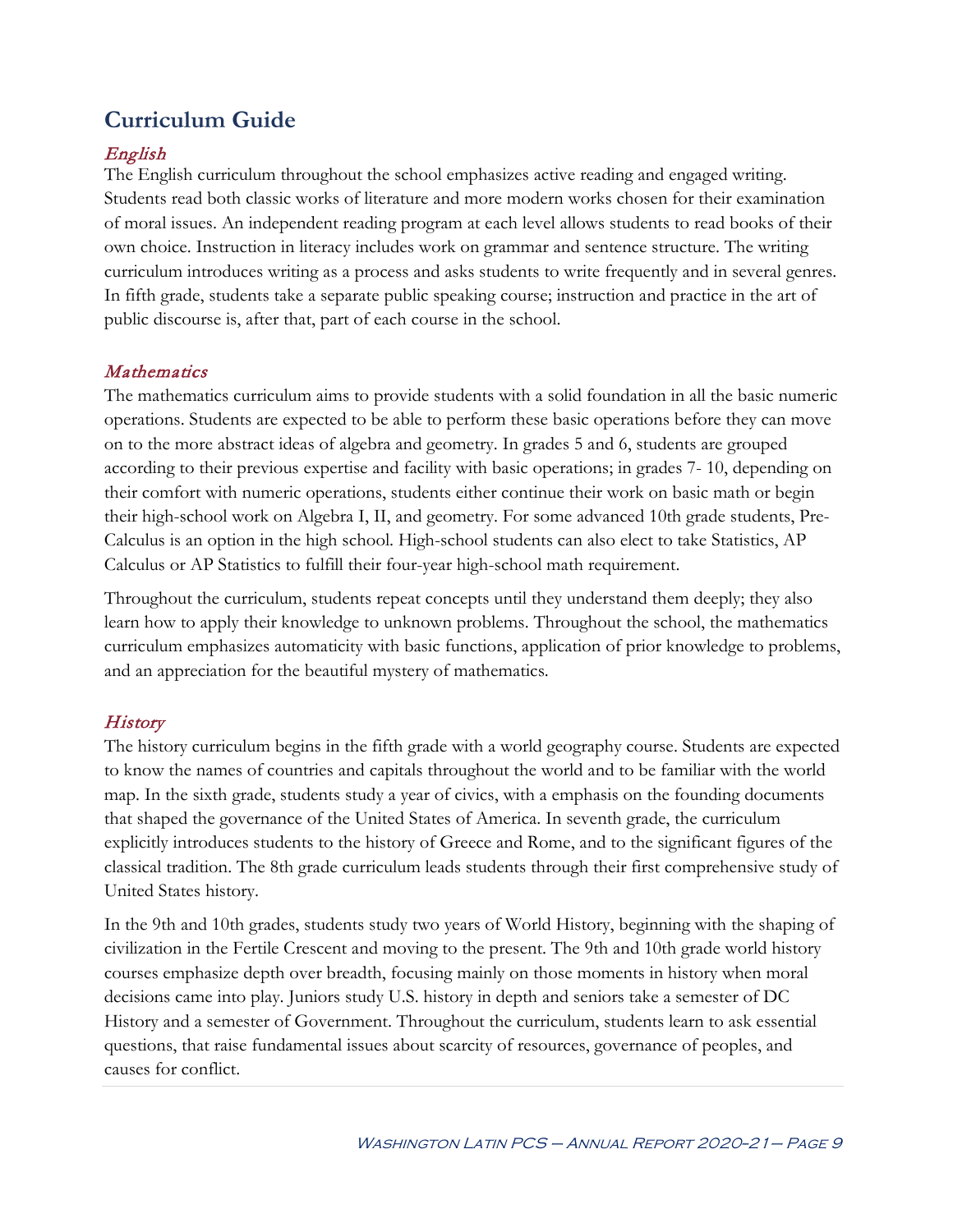### Science

The science curriculum at WLPCS aims to introduce students to both the method and wonder of science. In grades 5 and 6, students work labs and units designed by the inquiry-based FOSS science curriculum. They investigate questions from the four main areas of science: earth, chemical, physical and life. After this introduction, students receive more specialized instruction in each of these areas: in 7th grade, they study life science in more depth, focusing mainly on those aspects of life science that are crucial to understanding some of the issues of biology now in the news. In 8th grade, the emphasis is on earth science, again with an emphasis on a moral issue like the harvesting of diamonds or the search for oil.

The 9th grade begins the three-year high-school sequence with an introduction to physics. This course makes understandable some complicated but fundamental physical concepts such as electricity, motion, light, and sound. In the tenth grade, building on their understanding of physics, students take a general chemistry class, with an emphasis on the skills and content foundational to their future study of biology. Juniors take Biology and seniors may elect to take AP Biology, AP Environmental Science, Marine Biology, or Astronomy. Throughout the curriculum, students are asked to practice the habits of the scientist: to be painfully precise and endlessly curious.

#### Latin/World Languages

As the cornerstone of its curriculum, Washington Latin asks all students to study Latin through at least the third level of the language. Beginning in 5th and 6th grade, students examine the basic grammatical principles of Latin, laying the groundwork for their more formal instruction in grade 7. The curriculum stresses Latin's legacy to the English language, both in grammar and vocabulary. Students also learn the significant characters and tales of Greek and Roman mythology, and the phrases the ancient tradition has bequeathed to our everyday speech. In grades 7, 8, 9, and 10, depending on when they enter school, students take either Latin I, II, or III. The first two years cover the essential features of grammar and introduce students to some passages of real Latin. By the third year, students are ready to translate some of the world's most well-known and loved classical texts.

In addition to Latin, we also provide a strong foundation for our students' development as global citizens through study of modern world languages. All upper school students must complete at least two years of study in either French, Arabic, or Mandarin. We strongly encourage students to continue their language studies beyond the two-year requirement, as they will reap more benefits from higher language proficiency. Proficiency in a new language is a portal to literature, cultures, historical perspectives, and human experiences. In addition to these intrinsic benefits, students gain many practical benefits from long-term language study, as multilingualism is a highly valued, marketable skill that enables students to navigate our increasingly connected world competently. Many Washington Latin students do enroll in higher level language courses, and some of our young language enthusiasts have even enrolled in more than one language course, studying two of our three languages at once.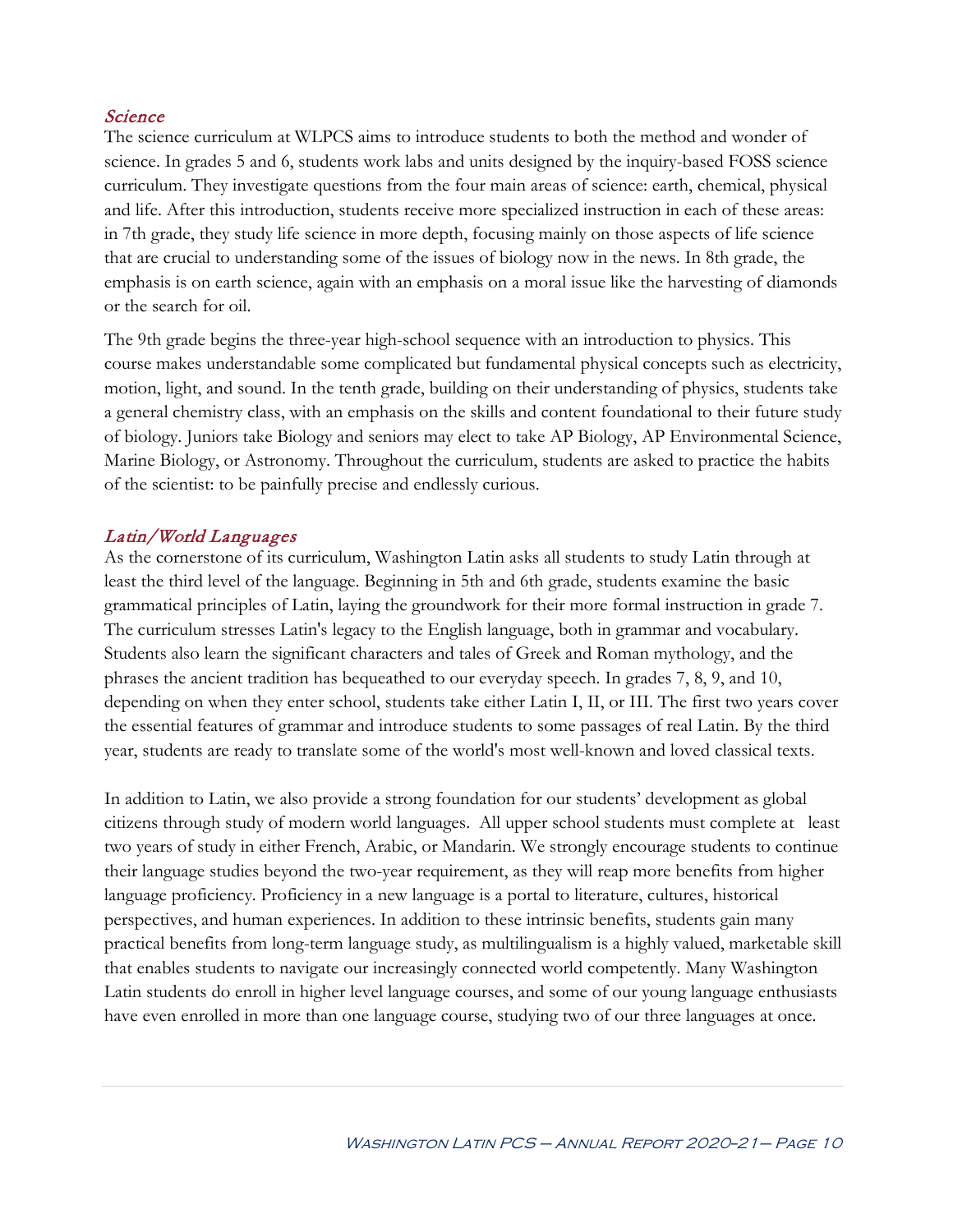#### Arts

Instruction in the arts is also an essential component of the curriculum at WLPCS. Students in grades 5 and 6 take drama classes aligned with the English curriculum. Using the literature of the English classroom as an anchor, students learn how to "get inside" a character and how to write about characters imaginatively. In grades 7 – 8, students receive formal instruction in visual art and music, a semester of each in each year. In the high school, all students are required to take a semester each of art and music. Poetry contests, visual art shows, a dance course, music concerts, and dramatic presentations complement the required instruction in the arts.

#### Physical Education/Health

In grades 5 and 6, students receive instruction in physical education with an emphasis on learning the habit of daily activity and exercise. In both grades one day of the week is devoted to health education, including such topics as nutrition, fitness, substance abuse prevention, and emotional wellbeing. Students in grades 7 – 8 are required to participate in a sport at least two seasons of each academic year. In the high school, all students are required to complete five "seasons" of physical activity, one of which is a physical education class. Before they graduate, all Upper School students must also take a semester of health.

## **Parent/Guardian Involvement**

Latin's Parent Faculty Association (PFA) is very supportive of and engaged with the school. From the annual Parent-Faculty Social to a speakers' series on parenting and education issues, the PFA's programs connect strongly with the school. Grade representatives keep families informed of school news between meetings, and they also assist teachers with field trips and classroom activities. Contributions to Latin Pride, our annual fundraiser, support Latin by helping teachers outfit their classrooms, supplementing arts and science curricula, paying practice facility fees for athletic teams, helping with end-of-year class trips, hosting teacher lunches during Parent Conferences, and supporting teachers.

During the entire COVID-19 crisis, Washington Latin prioritized sustaining our relational culture with both students and families. While offering a mostly asynchronous learning model, we maintained social activities for students, such as advisory lunch and student assemblies. In addition, we added new mechanisms for parent outreach, ranging from online parent meetings that engaged up to 300 parents to mechanisms as simple as regular calls to every household during distance learning.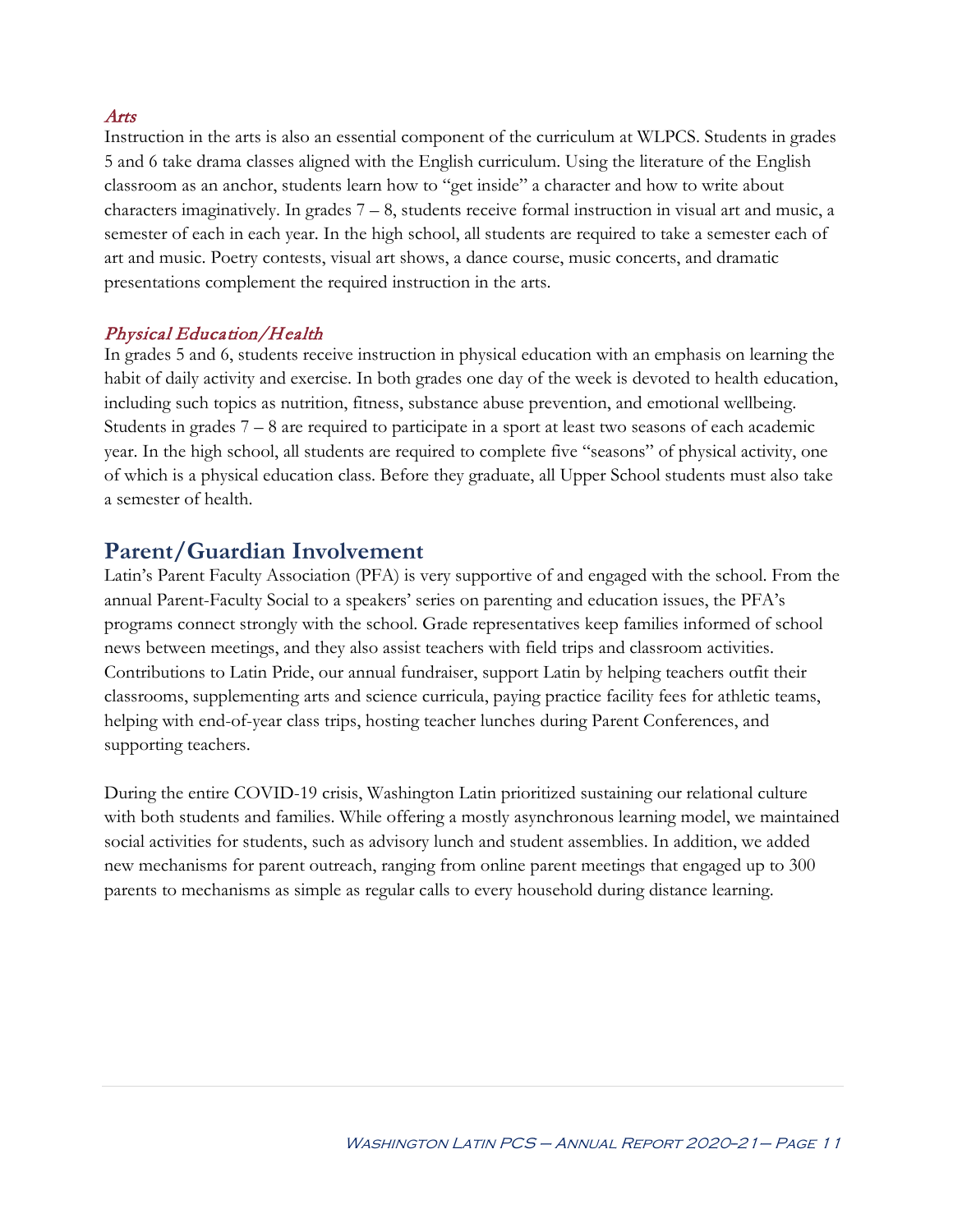## School Performance and Progress

## **Meeting Our Mission**

Washington Latin's mission is focused on two primary concepts: offering a high quality and rigorous classical education and ensuring that this education is accessible to any student in DC. We have several initiatives to ensure that all students are able to access our program, in terms of participating fully in the school's academic and extra-curricular programs and having the opportunity to be successful.

The Latin model relies on several key elements to ensure our classical education is high-quality and rigorous:

- An experienced, stable faculty.
- Small classes and overall school size, with a low student-to-teacher ratio to ensure that all students are known, as scholars and people, and that they receive personalized attention.
- Classical approach to teaching, including regular training for teachers on the approach in general and on specific strategies to develop students' ability to understand, reason, and debate essential questions.
- A liberal arts curriculum with a diversity of courses offered, including a range of subjects (such as the Arts), as well as a focus on developing students' analytical, speaking, and writing skills.
- A broad array of honors and Advanced Placement courses offered to students in the Upper School, with guidance counseling provided to every student and family to ensure students are aware of both the opportunities provided and the requirements for enrollment.

Latin employs several strategies to ensure that students from across DC have **equal access** to join our community and be successful:

- Providing information on enrollment as broadly as possible, including in Spanish and in distant neighborhoods, as well as on our campus.
- Once students are enrolled, offering transportation to and from neighborhoods at a significant distance from the school, including Anacostia.
- Providing intensive academic support to students performing below grade level or otherwise showing signs that they are at risk of school failure (including academic performance, behavioral issues, attendance problems, or other indications of difficulty). This includes additional intensive classes in core subjects (math and ELA) and before- and after-school tutoring support.
- Offering a full complement of Special Education and Mental Health supports, including making it possible. for students to self-refer for counseling for any reason. More than  $\frac{1}{4}$  of the school's student body regularly sees mental health counselors.
- Ensuring access to all extra-curricular activities for all students, regardless of family income, providing needed funding for transportation, field trips, foreign language travel, and more to students who would otherwise not be able to afford these activities.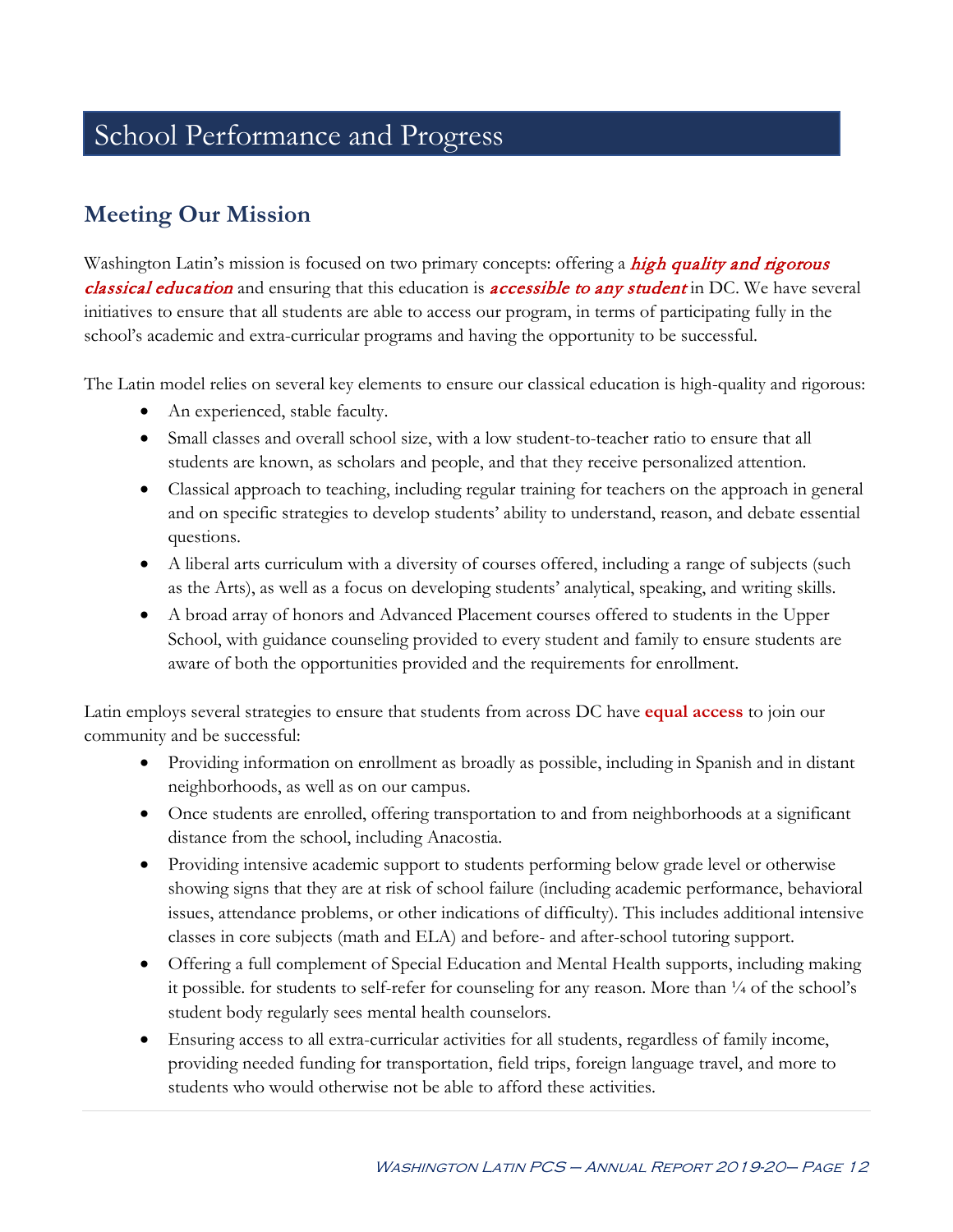## **School Year (SY) 2020-21 Annual Report: Campus Data Report**

| Source      | Data Point                                        |
|-------------|---------------------------------------------------|
| <b>PCSB</b> | LEA Name: Washington Latin PCS                    |
| <b>PCSB</b> | Campus Name: Washington Latin PCS - Middle School |
| <b>PCSB</b> | Grades served: 5--8                               |
| <b>PCSB</b> | Overall Audited Enrollment: 381                   |

## **Enrollment by grade level according to OSSE's Audited Enrollment Report**

| Grade                   | PK3            | <b>PK4</b> | <b>KG</b>        |    | $\overline{2}$ | w  | 4                | 5            |       |
|-------------------------|----------------|------------|------------------|----|----------------|----|------------------|--------------|-------|
| <b>Student</b><br>Count | $\overline{0}$ |            | $\theta$         |    |                |    |                  | 95           | 94    |
| Grade                   |                | 8          | Q                | 10 | 11             | 12 | Altern-<br>ative | <b>Adult</b> | SPED* |
| <b>Student</b><br>Count | 97             | 95         | $\left( \right)$ |    |                |    |                  |              |       |

\*Note: This field is only filled in for St. Coletta Special Education PCS as it is the only charter LEA that exclusively serves students with disabilities.

### **Student Data Points**

| School      | Total number of instructional days: 179                                                 |
|-------------|-----------------------------------------------------------------------------------------|
|             | Number of instructional days, not including holidays or professional development days   |
| <b>PCSB</b> | Suspension Rate: 0.0%                                                                   |
| <b>PCSB</b> | Expulsion Rate: 0.00%                                                                   |
| <b>PCSB</b> | Instructional Time Lost to Out-of-School Suspensions: 0.00%                             |
| <b>PCSB</b> | In-Seat Attendance: 97.1%*                                                              |
| <b>PCSB</b> | <b>Average Daily Attendance:</b>                                                        |
|             | The SRA requires annual reports to include a school's average daily membership.         |
|             | To meet this requirement, PCSB will provide following verified data points: (1) audited |
|             | enrollment; (2) mid-year withdrawals; and (3) mid-year entries. (No action necessary.)  |
| <b>PCSB</b> | Midyear Withdrawals: $0.3\%$ (1 students)*                                              |
| <b>PCSB</b> | <b>Midyear Entries:</b> $0.3\%$ (1 students)*                                           |
|             |                                                                                         |
| <b>PCSB</b> | Promotion Rate (LEA): 99.5%                                                             |
| <b>PCSB</b> | <b>Graduation Rate: Not Applicable</b>                                                  |
| $(SY19-20)$ |                                                                                         |
| <b>PCSB</b> | <b>College Acceptance Rate: Not Applicable</b>                                          |
| $(SY19-20)$ |                                                                                         |
| <b>PCSB</b> | <b>College Admission Test Score: Not Applicable</b>                                     |
| $(SY19-20)$ |                                                                                         |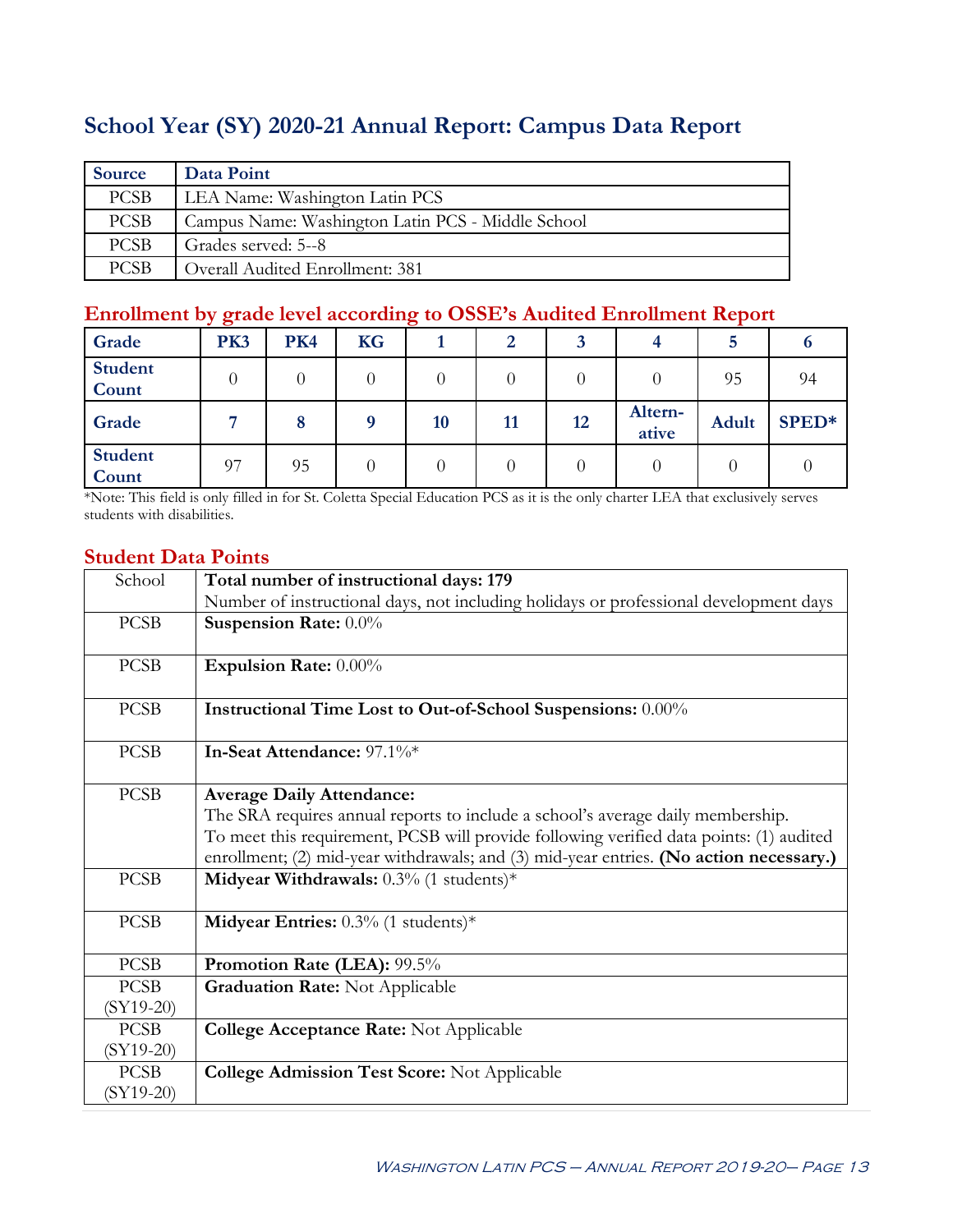## **Faculty and Staff Data Points**

| School | <b>Teacher Attrition Rate: %</b>                                                                                                                                                                                                                                                                                                                                                                                                                                                                                                     |  |  |
|--------|--------------------------------------------------------------------------------------------------------------------------------------------------------------------------------------------------------------------------------------------------------------------------------------------------------------------------------------------------------------------------------------------------------------------------------------------------------------------------------------------------------------------------------------|--|--|
| School | <b>Number of Teachers: 33</b><br>"Teacher" is defined as any adult responsible for the instruction of students at least<br>50% of the time, including, but not limited to, lead teachers, teacher residents, special<br>education teachers, and teacher fellows.                                                                                                                                                                                                                                                                     |  |  |
| School | <b>Teacher Salary:</b><br>Average: \$66,293.65<br>Range -- Minimum: \$48,000<br>Maximum: \$94,469.66                                                                                                                                                                                                                                                                                                                                                                                                                                 |  |  |
| School | <b>Executive Compensation:</b><br>Salaries (including bonuses) of the five most highly-compensated individuals in the<br>organization, if over \$100,000, for SY 2020-21.<br>Peter Anderson, Head of School - \$170,688<br>Diana Smith, Principal - \$126,682<br>Caroline Gifford, Director of Strategic Initiatives - \$125,280<br>Yinnie Tse, Director of Finance - \$120,790<br>Kate Cromwell, Director of Advocacy, Communications & Engagement - \$108,228<br>NB: These are LEA leadership positions and thus over both schools |  |  |

#### **\*Notes**

- The provided in-seat attendance rates align to the in-seat attendance rates available in OSSE's SY20- 21 Charter Sector Attendance Qlik application as of August 2021. However, the validated rates that schools will confirm with OSSE during Metric Calculation Confirmation this fall may vary slightly.
- Unvalidated MYW and MYE rates are provided based on examining student movement between 10/6 and 5/31 in SY 2020-21, attempting to mimic the DC School Report Card business rules as closely as possible. However, the validated student mobility rates that schools will confirm with OSSE during Metric Calculation Confirmation this fall may vary slightly.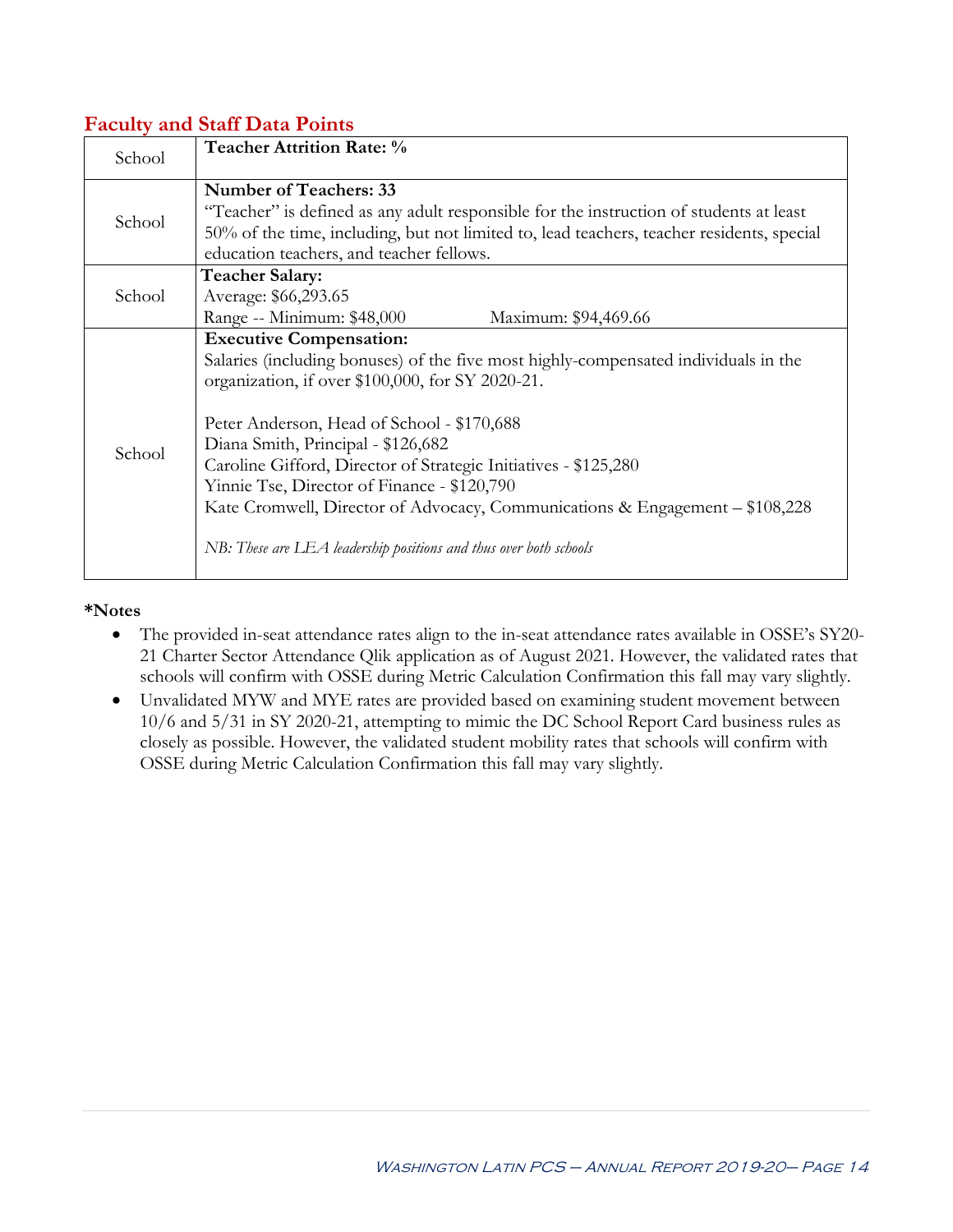## **School Year (SY) 2019-20 Annual Report: Campus Data Report Washington Latin Upper School**

| <b>Source</b> | Data Point                                       |
|---------------|--------------------------------------------------|
| <b>PCSB</b>   | LEA Name: Washington Latin PCS                   |
| <b>PCSB</b>   | Campus Name: Washington Latin PCS - Upper School |
| <b>PCSB</b>   | Grades served: 9--12                             |
| <b>PCSB</b>   | Overall Audited Enrollment: 353                  |

### **Enrollment by grade level according to OSSE's Audited Enrollment Report**

| Grade            | $\tilde{\phantom{a}}$<br>PK3 | <b>PK4</b> | <b>KG</b> | <u>~</u> | 2  |    |                  | $\sim$<br>5  |       |
|------------------|------------------------------|------------|-----------|----------|----|----|------------------|--------------|-------|
| Student<br>Count | $\overline{0}$               |            | 0         |          |    |    | 0                |              |       |
| Grade            |                              | $\circ$    |           | 10       | 11 | 12 | Altern-<br>ative | <b>Adult</b> | SPED* |
| Student<br>Count | 0                            |            | 91        | 104      | 81 | 77 | 0                |              |       |

\*Note: This field is only filled in for St. Coletta Special Education PCS as it is the only charter LEA that exclusively serves students with disabilities.

## **Student Data Points**

| School      | Total number of instructional days: 179                                                 |
|-------------|-----------------------------------------------------------------------------------------|
|             | Number of instructional days, not including holidays or professional development days   |
| <b>PCSB</b> | Suspension Rate: 0.0%                                                                   |
| <b>PCSB</b> | <b>Expulsion Rate: 0.00%</b>                                                            |
| <b>PCSB</b> | Instructional Time Lost to Out-of-School Suspensions: 0.00%                             |
| <b>PCSB</b> | In-Seat Attendance: 95.0%*                                                              |
| <b>PCSB</b> | <b>Average Daily Attendance:</b>                                                        |
|             | The SRA requires annual reports to include a school's average daily membership.         |
|             | To meet this requirement, PCSB will provide following verified data points: (1) audited |
|             | enrollment; (2) mid-year withdrawals; and (3) mid-year entries. (No action necessary.)  |
| <b>PCSB</b> | <b>Midyear Withdrawals:</b> $0.3\%$ (1 students)*                                       |
| <b>PCSB</b> | <b>Midyear Entries:</b> $0.3\%$ (1 students)*                                           |
| <b>PCSB</b> | Promotion Rate (LEA): 99.5%                                                             |
| <b>PCSB</b> | Graduation Rate: 80.7%                                                                  |
| $(SY19-20)$ |                                                                                         |
| <b>PCSB</b> | College Acceptance Rate: 98.6%                                                          |
| $(SY19-20)$ |                                                                                         |
| <b>PCSB</b> | College Admission Test Score: 99.5%                                                     |
| $(SY19-20)$ |                                                                                         |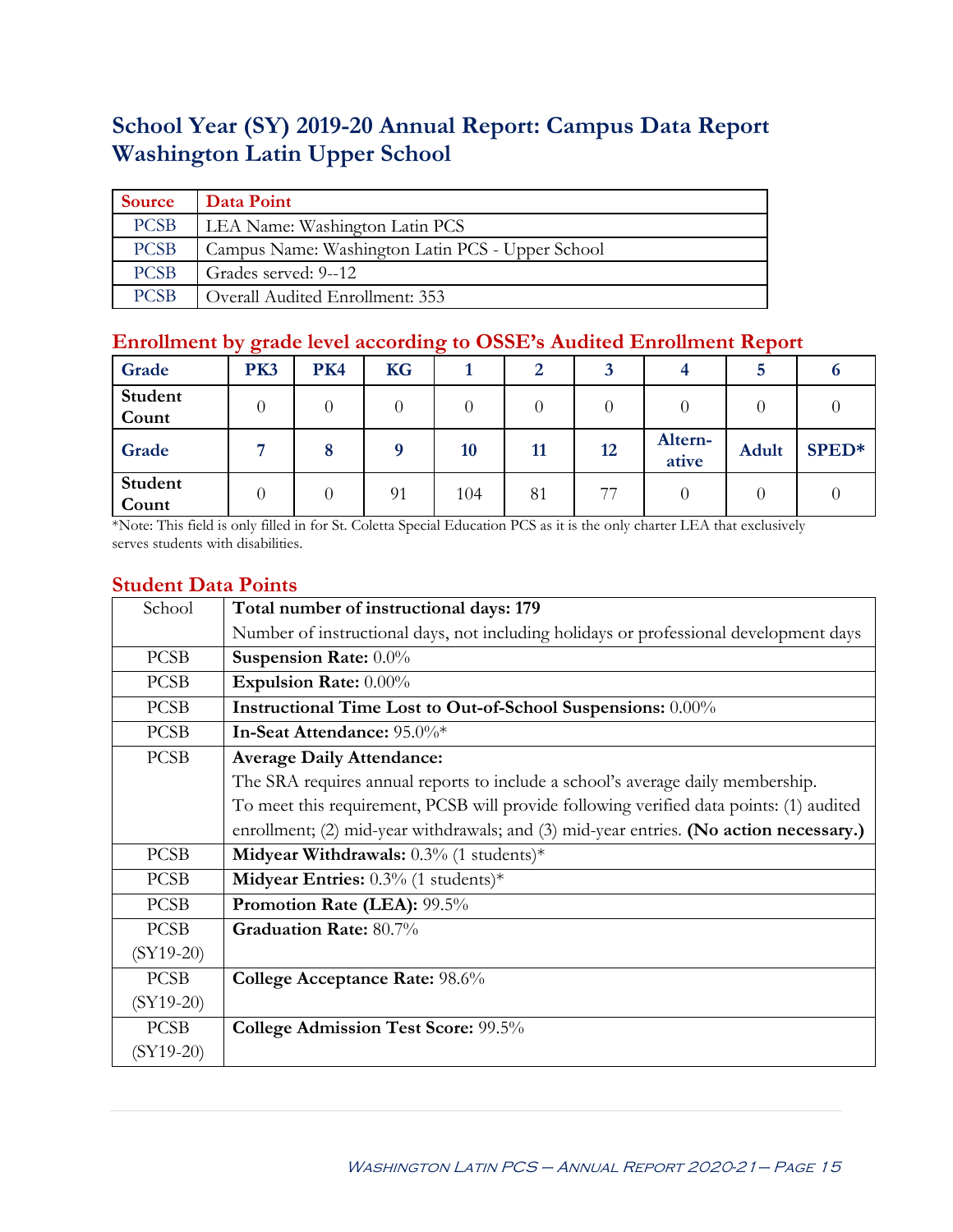## **Faculty and Staff Data Points**

| School | <b>Teacher Attrition Rate: 9.09%</b>                                                                                                                                                                                                                                                                                                                                                                                                                            |  |  |
|--------|-----------------------------------------------------------------------------------------------------------------------------------------------------------------------------------------------------------------------------------------------------------------------------------------------------------------------------------------------------------------------------------------------------------------------------------------------------------------|--|--|
| School | <b>Number of Teachers: 33</b><br>"Teacher" is defined as any adult responsible for the instruction of students at least                                                                                                                                                                                                                                                                                                                                         |  |  |
|        | 50% of the time, including, but not limited to, lead teachers, teacher residents, special<br>education teachers, and teacher fellows.                                                                                                                                                                                                                                                                                                                           |  |  |
|        | <b>Teacher Salary:</b>                                                                                                                                                                                                                                                                                                                                                                                                                                          |  |  |
| School | Average: \$66,294<br>Range -- Minimum: \$48,000<br>Maximum: \$94,470                                                                                                                                                                                                                                                                                                                                                                                            |  |  |
| School | <b>Executive Compensation:</b><br>Salaries (including bonuses) of the five most highly-compensated individuals in the<br>organization, if over \$100,000, for SY 2020-21.<br>Peter Anderson, Head of School - \$170,688<br>Diana Smith, Principal - \$126,682<br>Caroline Gifford, Director of Strategic Initiatives - \$125,280<br>Yinnie Tse, Director of Finance - \$120,790<br>Kate Cromwell, Director of Advocacy, Communications & Engagement - \$108,228 |  |  |
|        | NB: These are LEA leadership positions and thus over both schools                                                                                                                                                                                                                                                                                                                                                                                               |  |  |

#### **\*Notes**

- The provided in-seat attendance rates align to the in-seat attendance rates available in OSSE's SY20-21 Charter Sector Attendance Qlik application as of August 2021. However, the validated rates that schools will confirm with OSSE during Metric Calculation Confirmation this fall may vary slightly.
- Unvalidated MYW and MYE rates are provided based on examining student movement between 10/6 and 5/31 in SY 2020-21, attempting to mimic the DC School Report Card business rules as closely as possible. However, the validated student mobility rates that schools will confirm with OSSE during Metric Calculation Confirmation this fall may vary slightly.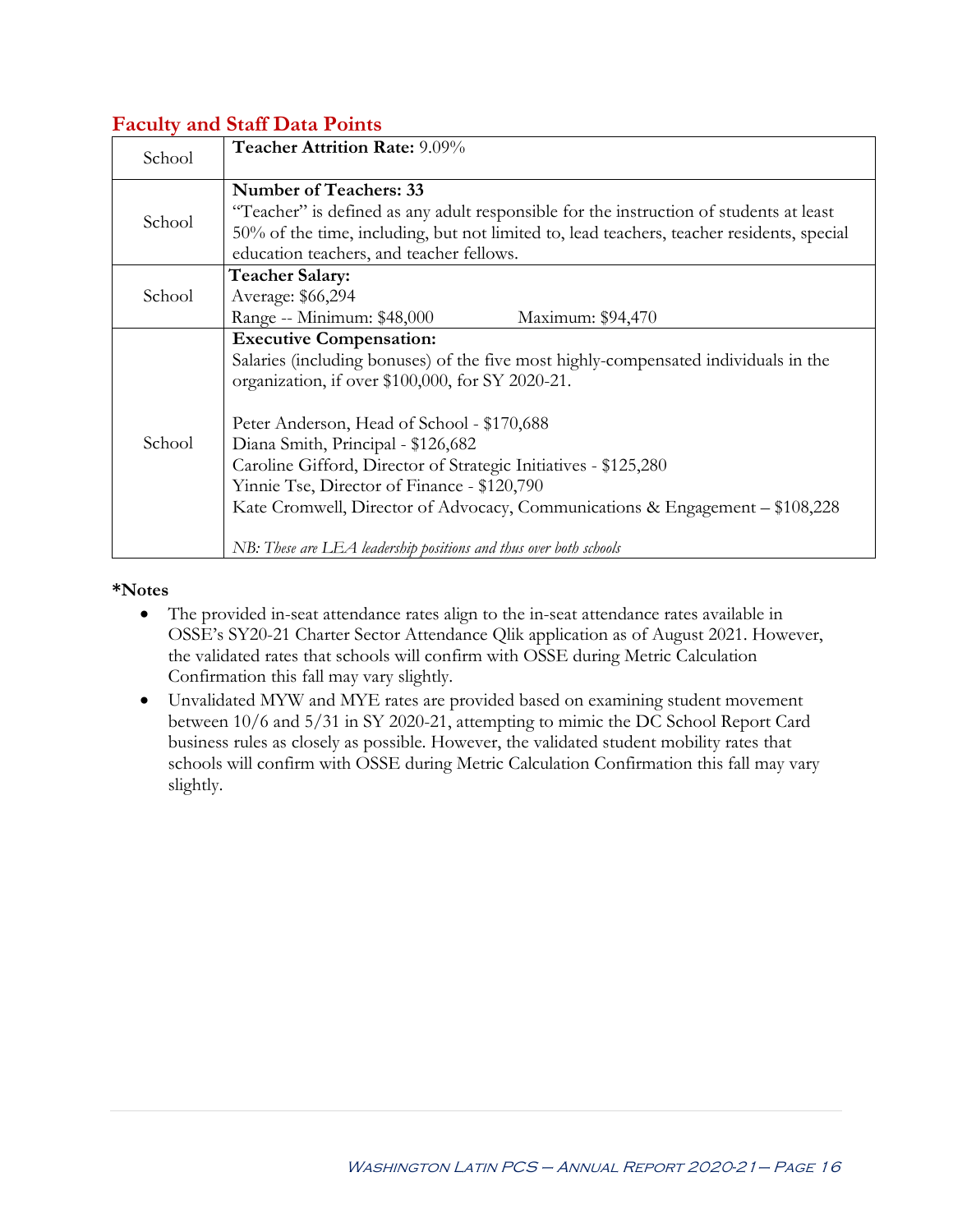## Other Accomplishments

## **Distance Learning Model & Hybrid Option for Q4**

During the 2019-20 school year, the COVID pandemic and school closure in March 2020 required us to "reinvent school." Separated from our students virtually overnight, we quickly established a new approach that sought to engage students daily with mostly asynchronous classes for all grades. While this was considered successful overall, we also listened to teacher, student and parent feedback to adjust our model for 2020-21 and offer more synchronous learning.

We launched the 2020-21 school year with a new and improved model for distance learning that addressed a number of challenges surfaced during the spring. The plan was outlined to our community over the summer and fully explained in our **[Continuous Education Plan for 2020-21](https://latinpcs.org/wp-content/uploads/2021/06/20-0807-WLPCS-LEA-Plan-for-OSSE-submission.pdf)**. As outlined in this document, we created a block schedule for each division (Middle and Upper) that balanced time "live" (on Zoom) with asynchronous work time, with four days of synchronous learning and one day of asynchronous work in accordance with the District-wide practice.

We fully launched our 1:1 Technology program beginning in the fall of 2020, ensuring that students were equipped with a school-provided Chromebook for all classwork. Students who struggled with engaging and learning with these Zoom classes for any reason (a home environment not conducive to studying, inadequate WiFi, or learning issues that made independent work difficult, for example) were strongly encouraged to work on campus with aides, deans, and other faculty members supporting their academic success.

In addition, we worked to sustain our school culture and sense of community by continuing longstanding elements of our model, such as advisory lunches, assemblies, Dialogues Across Difference, and a wide range of student-led clubs on Zoom. These traditions were modified to work on-screen. Meanwhile, we added new traditions to build community. Most notable among these new practices are Wellness Wednesdays. On at least a quarterly basis, we took the asynchronous Wednesday and asked students to select from a range of faculty-led sessions that encouraged healthy body and sound mind. Students did not have other classwork that day but were required to participate in a session of their choosing. Offerings varied widely, from yoga on Zoom and hiking in Rock Creek to art activities and cooking class, as **[this example](https://latinpcs.org/wp-content/uploads/2021/02/Wellness-Day-2.17.21-MS-Session-Descriptions-1.pdf)** of last Feburary's Wellness Wednesday indicates.

Our model of all-remote teaching shifted in the fourth quarter with a Hybrid learning option for students in grades 5-9. As outlined in **[this presentation](https://latinpcs.org/wp-content/uploads/2021/03/families-reopening-HYBRID-details-3-24-21-FINAL.pdf)**, families were offered a choice of continuing with the existing all-distance learning model or have their children come to campus. Each grade was on campus two days but, with the exception of Wednesdays that continued to by asynchronous for all students, we had students in classes at the school building from April – June. This model included using our field for outdoor classrooms, leveraging other outdoor spaces for lunch and breaks, and ensuring we could follow all COVID guidance for distancing. All students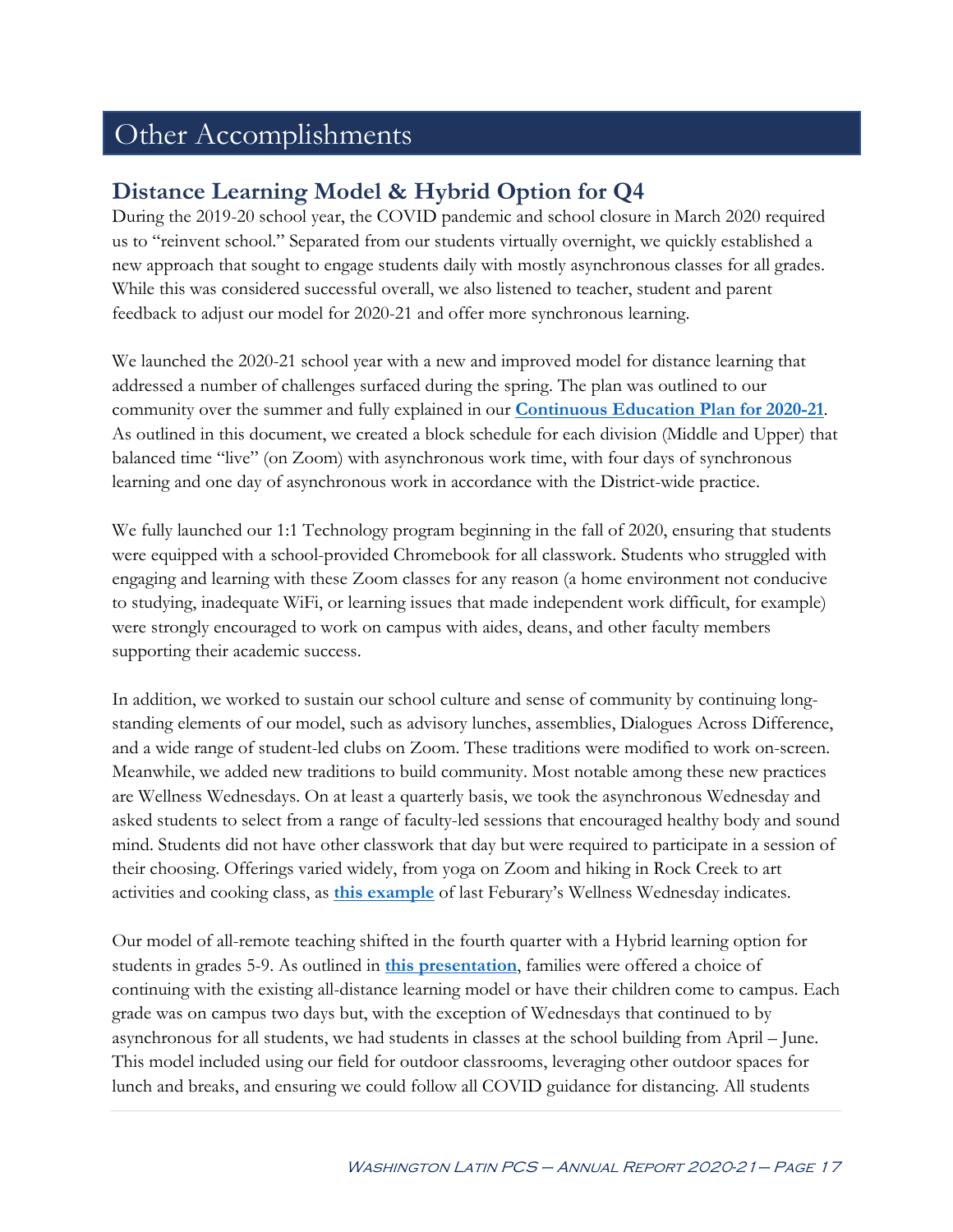## Other Accomplishments

and faculty completed a symptom and temperature check before coming on campus and were tested weekly at school. We posted signage throughout the building reminding our community to following COVID safety protocols. While there were a very small number of positive tests or cases, we had zero spread during this period of on-campus learning.

## **15-Year Charter Renewal**

In January 2021, the DC Public Charter School Board voted to renew our school's charter, authorizing us to continue serving students and their families for another fifteen years. While we met all the criteria for renewal, it is still an essential vote of confidence in our work and in fact necessary for us to continue as a school.

## **Planning for Expansion**

Washington Latin leaders and board members were focused on planning for the expansion of our LEA from one campus to two. We were approved for growth by the PCSB in July 2019, after applying for an enrollment ceiling increase in the spring. Our planning efforts intensified last year, even during the pandemic, with efforts focused on three key areas: securing philanthropic support for the second campus, refining our model to ensure both academic rigor and full access for any student with academic and social-emotional supports, and hiring additional faculty to begin 2021-22 at the current campus in order to understand our model and approach.

Related to these plans, Washington Latin also worked to advocate for the passage of the *Expanding Equitable Access to Great Schools Act of 2020*, which was passed by the DC Council in November 2020. Washington Latin leadership and community members (including parents and alumni) testified before the Council in support of this Act, which aims to ensure that DC's most vulnerable students have access to the District's best schools. Latin submitted its application to use the preference at the end of June 2021.

## **Recognition of Washington Latin Faculty and Students**

Washington Latin faculty members were invited to speak on panels, present at workshops and participate in exclusive convenings. The following are a few highlights of our community's accomplishments.

- College bound seniors were offered almost \$7M in merit scholarships, including a George Washington University Trachtenberg scholar and Posse Scholar.
- Washington Latin was again named by Niche as the best charter high school in DC.
- Two of our students qualified for the Citywide Spelling Bee. In addition, Certamen and debate have continued, again with impressive showings by our students.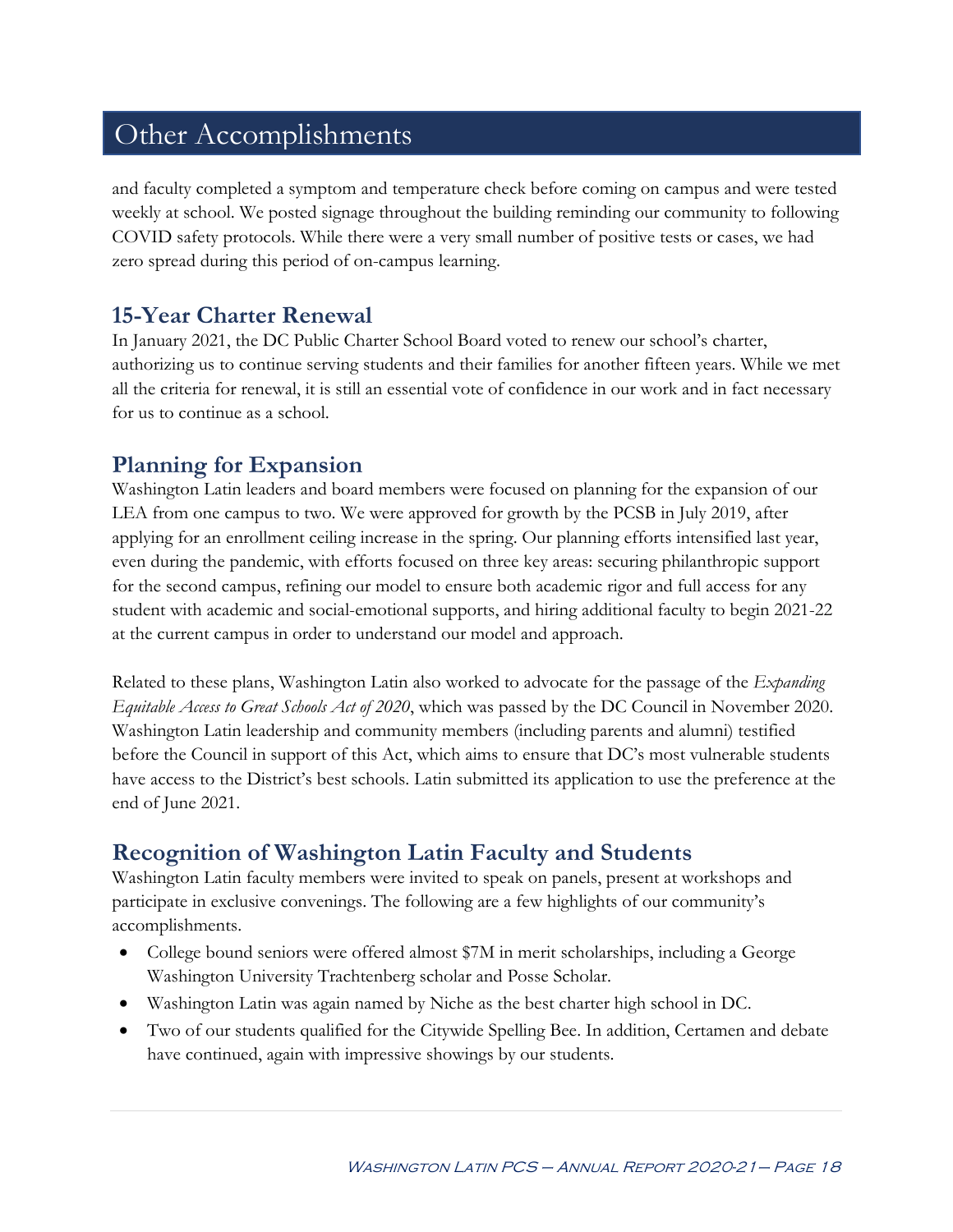- While the pandemic prevented us from hosting in-person performances, Latin students did perform virtually. In theatre, our fall play (Twilight: Los Angeles, 1992), the spring musical (*The Gospel at Colonus)* were both recorded and then shared online. We also used video to share musical performances by our choirs and jazz band, including when they were not able to be together in person.
- On June 14<sup>th</sup>, we hosted our second Graduation a Ceremony at Bengie's Drive-in Theater. National Public Radio included our ceremony in a story for All Things Considered on 2021 graduation ceremonies.
- Latin teacher Dr. Bryan Whitchurch has been invited to serve on the program committee of the American Classical League. This committee plans their annual summer institute.
- Director of College Counseling Crys Latham has been asked to participate in a group of educators who will explore how/if the Fiske Guide might better address race. The Fiske Guide is regarded by many as the leading guide to more than 320 of the "best and most interesting" four-year colleges in the country.
- Ms. Latham was also appointed Chair of the Colleges that Change Lives Consortium board.
- A team from Washington Latin just completed six months of participation in an advanced School Design Fellowship with CityBridge Education (their focus has been planning projects to address issues of racial inequity
- Washington Latin is a part of a yearlong Talent and Equity Consortium, sponsored by Promise54 which includes DC Bilingual, Elsie Whitlow Stokes, Ingenuity Prep, CityBridge Education, and the Flamboyan Foundation.
- In the fall, a group of administrators participated in an intensive clinic offered by Harvard's Reimagining Integration in Diverse and Equitable Schools program. In October, members of the faculty participated in a series of webinars on Teaching Racial Justice sponsored by the Equity Literacy Institute
- One of our teachers is going to South Korea as a part of his participation in a Fulbright Teacher Exchange.
- In December, Head of School Peter Anderson presented to the Biden Administration Education Transition Team about policy concerns and hopes.
- Mr. Anderson was also one of a small group of leaders who met with Councilmember Christina Henderson om January 29th to discuss several topics, including a response to the Mayor's call for charters to reopen, concerns about the plans for vaccinating school personnel, and summer remediation plans.
- Lawrence Staten, Chair of our History Department, was nominated as a candidate for National History Teacher of the Year.
- Jimmy Kelly was accepted to be a part of the next School Leader Lab cohort.
- $\bullet$  6<sup>th</sup> grade Math teacher Lisa Moore was accepted to complete a Masters in Mathematics Leadership at Mt. Holyoke.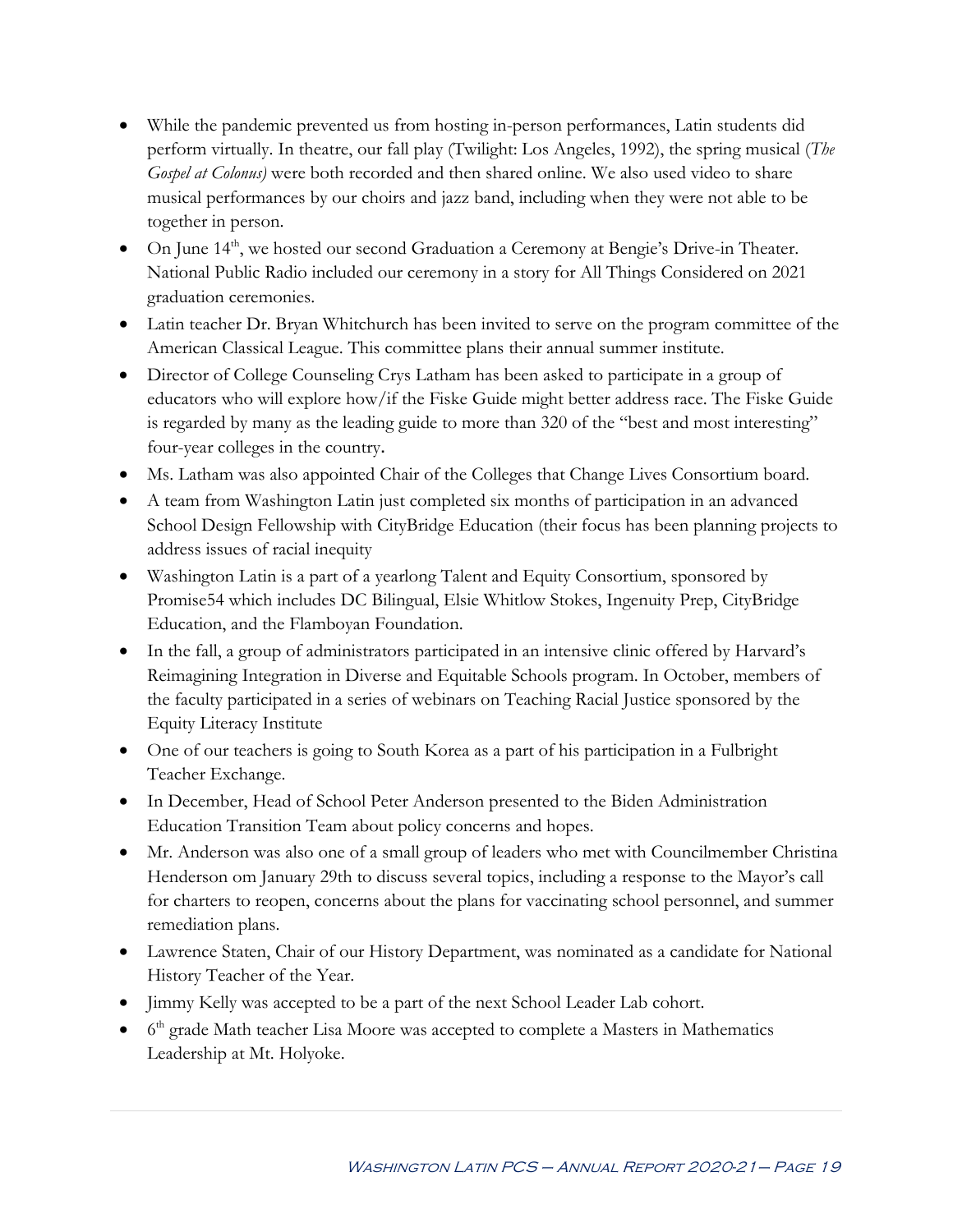## Development & Donors

Washington Latin raised over \$1,000,000 last year from its community of supporters for both our current campus and in support of our expansion. Our donors include many of our parents, who donated a total of more than \$230,000 during our annual campaign, Latin Pride. Gifts from our parents ranged from a few dollars to more substantial contributions in the thousands of dollars. This range reflects the socio-economic diversity of our families. Spring fundraising was impacted by the pandemic and closure, causing us to cancel several fundraising events that would normally support the Faculty Fund. The school did receive emergency funding from individual and institutional investors to support our response and shift to distance learning.

Over the years, we have worked to build strong relationships with our donors. We are incredibly grateful for our donors' ongoing support as they contribute to the high-quality education Latin can provide for all students. Below are Latin's Donors who have contributed monetary or in-kind donations having a value equal to or exceeding \$500 from July 1, 2020, to June 30, 2021.

David Abramson and Kelly Hand Yemi and Ebony Akinsanya Sarah and Brian Alcorn Ras Au-T and Willow Amam Amazonsmile Organization Peter Anderson Jerri Anglin and Richard Bebout Lawrence Antoine and Laurie Ballenger Binyamin Appelbaum and Kytja Weir Sara Arranz-Ramiro and Francisco Astudillo Del Pozo Mario Arrington and Katherine Lavado-Arrington David Arthur and Denise Woods Keith Ashdown and Jill Cashen Alan and Meredith Atkinson Tony and Hilary Axam Peter and Elizabeth Bakel Lance Baldwin and Erica Stewart John Ball and Tara Billingsley Bank of America Charitable Foundation Anne Bates Josh and Gabrielle Batkin J. Hunter Battle Ellen and Mike Beares Nyall and Stephanie Beggs Lars Benson and Francesca Calisti Aarti and Ezequiel Berdichevsky Dion and Jennifer Black Ann Blackman and Michael Putzel Julian and Renee Blair Shawn Bleimehl and Jana Price

William Blier and Nancy Edson Robbie and Sarah Boone Steve and Donna Boyer Rachel Breitman and Zach Ratzman Elizabeth and Paul Brooks Sarah and Eric Browne Kwame and Jasmine Browner Diana Bruce Sheldon Buckler David and Kathrine Butler Katharine Button Barry and Phyllis Caldwell Brian Campbell and Mary Ann Brazell Doug and Sheila Campbell Christopher Camponovo and Remedios Moya Alyssa Caroselli and Jason Park John and Lauren Cattaneo Luba and Conrad Chaffee Charter School Growth Fund Stephen Cheek and Sanaa Akkach Kimberly Churches CityBridge Education CityBridge Foundation John and Kelly Cochran Michelle and Jared Cohen George Conway Lynette and Ryan Craig Matt and Adrienne Crozat Kate and Drew Cromwell Jerry Crute and Deborah Moss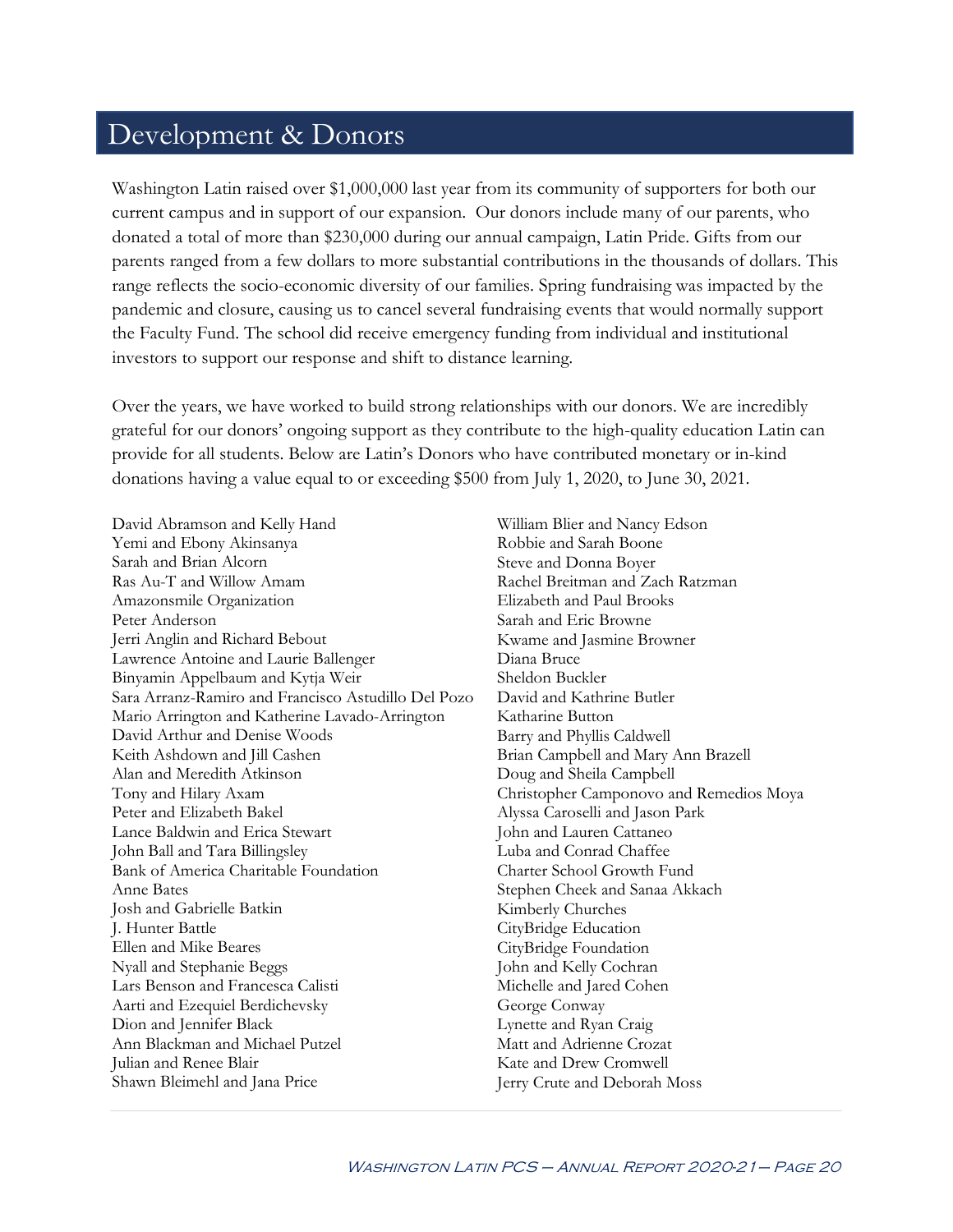Lucy Cummings and Matthew Kendall Martha and Steven Cutts Mark and Christine D'Alessandro Wuhan Dansby and Anita Mingo Nathan and Erin Darling Mark Davenport and Jennifer Vanmeter John and Olivia Davis Jaime Deason and Matt Johnson Teri Dees and Christopher Jennings Dell Technologies Darren and Rhea DeStefano Rebecca Deutsch and Benjamin Soskis Souleymane Diallo and Lisa Rucker Diana Davis Spencer Foundation Inc. Matt and Kathleen Doherty Ayana Douglas David Downes Matthew Dunne and Emily Martin Alexandra Economou and Rusty Klophaus Josh and Heather Edelman Susan Edson Education Forward DC (EdForward DC) Vicki Ellis and Daniele Catalani Eric and Jacqueline Emanuel Gina Eppolito and Francis Slakey Paul Erb Dawn Evans Gary and Bernadine Evans Exelon Foundation Matching Gift Program Kurt Fernstrom and Jennifer Abercrombie Fidelity Charitable James Fitzgerald Ben and Leila Fitzpatrick Chris and Martita Fleming Adair Fox and Shelley Whelpton Jon and Jeni Freed Mary Freed and William Lee Andrew and Mimi Freedman Edmund Freeman and Kira Tewalt Brandon and Emily Gallas Norman and Jessica Gardner Stephen Gibson and Courtney Smith Daniel Glucksman and Jennifer Kemp Jason Goldsmith and Hae Jung Moon Alyse Graham and Colin Stretch Emily and Judson Greif Russell and Elizabeth Greiff Peter Grimm and Kelly Jones James and Elizabeth Hagan Elizabeth Haile Hayes Clayton and Stuart Hall

Jane Hall Mary Hallam Sam Haller and Amy Lee Michael Harris and Jill Wasserman Joseph Heim and Hannah Schardt Anne Hingeley and Mark Meier Emily and Lucas Hitt Jospeh and Katie Hodge Taryn Hristova and Peter Hristov Amy Hunter and Josh Greene Mike Ikenberry and Andrea Fuller Phillip and Elizabeth Wieser Michael and Giuliana Irving Fred and Elizabeth Jacob Elisabeth Jacobs and Samuel Walsh Hinda Jarik and Malcolm Ehrenpreis Pramesh and Sangeeta Jobanputra Ebony Joseph Sundeep and Silvana Kalsi Glenn Kautt Keith and Kecia Kelley Scott and Anu Kelly Ted and Laura Kim Steven Kirk and Marilyn Nowalk Ben and Rebecca Kramer Markus Krisetya and Nicola Mousset-Jones Jeffrey and Michele Kuhn Anna Laitin and Todd Hettenbach Joseph and Molly Laville Christopher Le Mon & Rachel Taylor Leidos Alyson and Jeff Lewis Keith and Jennifer Lewis Tony Lin and Vanessa Howells Lindner Family Foundation, Inc. Thaddeus and Mary Jean Lindner Tashai and Ronald Little James Loots and Barbara Dougherty Molly and Casey Lothamer Kathy and Richard Loughlin Colleen and Don Lyster Emily Martin and Justin Brookman Emilio Martinez and Barrie Lynn Tapia Mariana Martinez and Iscar Blanco Donald Massey and Patricia Tunstall Anthony and Kristine Mazza Adrian McAloon and Susan Zentay Laura McBride Erin McCartney and Kimberly Miller Akosoa and Carl McFadgion Caitlin and Christopher McGurn Iain and Sarah McPhie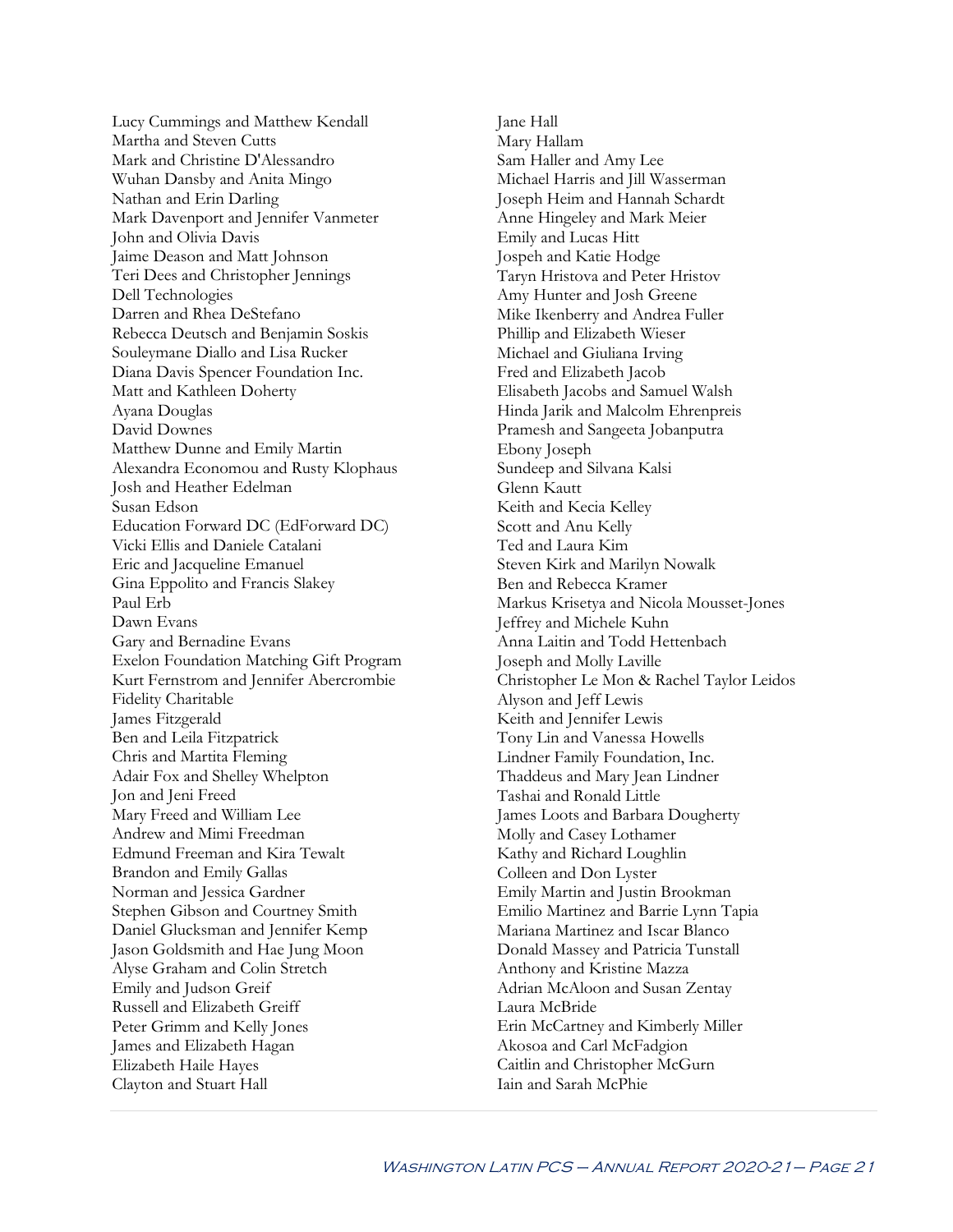Kenneth and Alison Merritt Lisa and Josh Miller Thomas Mirabello and Mary Ann Svec Glenn and Beverley Mitchell Ken and Nicole Mogul Collin and K.C. Moller Michael Monti and Anne Baldwin Scot and Noel Montrey Chris and Lisa Moore Timothy and Ruth Morgan David Morris and Ulrike Reichert Steven and Marcela Movit Carol Mulholland Michael and Jill Murphy Andrew Murray and Natasha Hayward Elizabeth and Paul Murray Evan and Tina Nadler Jason and Emi Neubauer David and Linda Neumann Felix Nienstadt and Judy Berman Alex and Maryam Nock Norman R. Rales & Ruth Rales Foundation Grover and Samah Norquist Northrop Grumman Foundation Bradley and Jill Olander Mogy and Kamonya Omatete OneMain Financial, Inc. Tobey Oresman George Paci and Molly Pannell Mike and Grace Park Brandon and Emily Paterson Bear Paul Thomas and Whitney Paxson Peale Foundation David and Sarah Pearson David and Sophia Person Paul Pfeuffer and Robin Spence Melanie and Bill Pittard Andrew and Jody Pratt David Price and Michelle Ringuette Joseph and Hilary Raffetto Hunter and Elizabeth Rawlings Lothlorien Redmond and Adam Hellman Marc and Lauren Regardie William and Renay Regardie Kerry and Robert Richardson James Roberts and Paula Caira Amanda and Christopher Rodriguez Roberto and Angelica Rodriguez Brian Roemer and Mona Miller Nathaniel Brishen Rogers and Fernanda Nicola David Roodman and Hoangmai Pham John Rossi Barbara and Charles Rossotti Jacques Sarfati and Oksana Zadorojnaya Anouk Savineau and Alex Tiersky Deborah and Ethan Saxon David Sayles Carl and Lisa Schifferle Charles Servaites and Heather Strand Seth and Megan Shapiro Darryl and Sonya Shepard James and Karen Shepherd Mark Sherman and Edith Shine Michael Shoag and Elisabeth Urfer Sven Shockey and Gayle Kirchmar Michael Showalter and Nadine Henderson Avi Sickel and Rosalind Romain Virginia and Scott Simpson John Smeltzer and Catherine Flanagan Cornelle and Santia Smith Peter Smith and Louisa Reynolds Ruben Smudde and Li-Jill Chia Colin Soloway and Emily Hodges Emilie and Jacob Sommer James Southworth and Karen Milbourne Steve and Crystal Souverain Bruce Spiva and Anna Gelpern Leanne and Kevin Starace Thomas Starnes and Barbara Davis Daniel Steinberg STEM for Her Foundation Jeffrey Stewart and Bettina Schewe Gerard and Virginia Stocker Donielle Stokes Henry Tam and Lan Tran Brian Tarleton and Melanie Egorin Nathaniel and LaVerne Tate Marcel Taylor and Rona Frederick The Charles and Marie Robertson Foundation John Tichy and Melissa Loughlin Joshua Tuerk Chidi and Chinenye Ukaegbu UnitedHealth Group Krisanne Vaillancourt Murphy and James Murphy, Jr Meaghan and Joshua VerGow Kelly Vielmo and John Montgomery Andrew Volmert and Stephanie Sterling Del and Chari Voss Erik Warga and Emmanuelle Dusart Shannon and Justin Warren Marsha Waters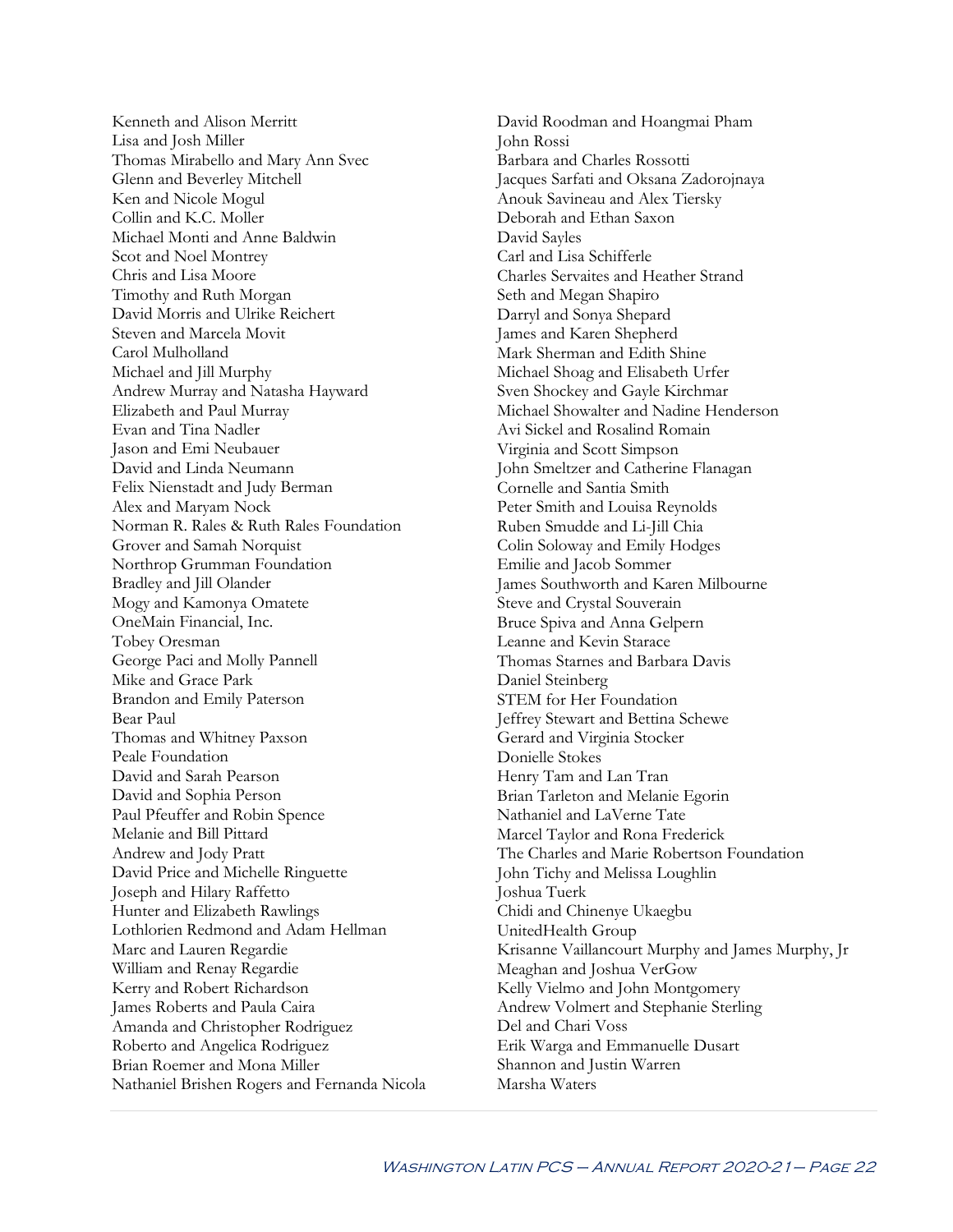Caroline Watkins Todd Watterson and Tamara Fucile Kevin Webb and Erica Turnipseed Michael and Satu Webb Stephen Wesson and Lara Campbell Kevin White and Kristin Anderson Amina and Robert Wilkins Chris Wilkinson Shay and Derek Wilkinson

Jennifer Witherspoon David Wolf and Amy Russell Nicole and George Wood Timothy Wood and Frances Perezchica Heather Wyatt and Brandon Nichols John and Sarah Yonker John Zentay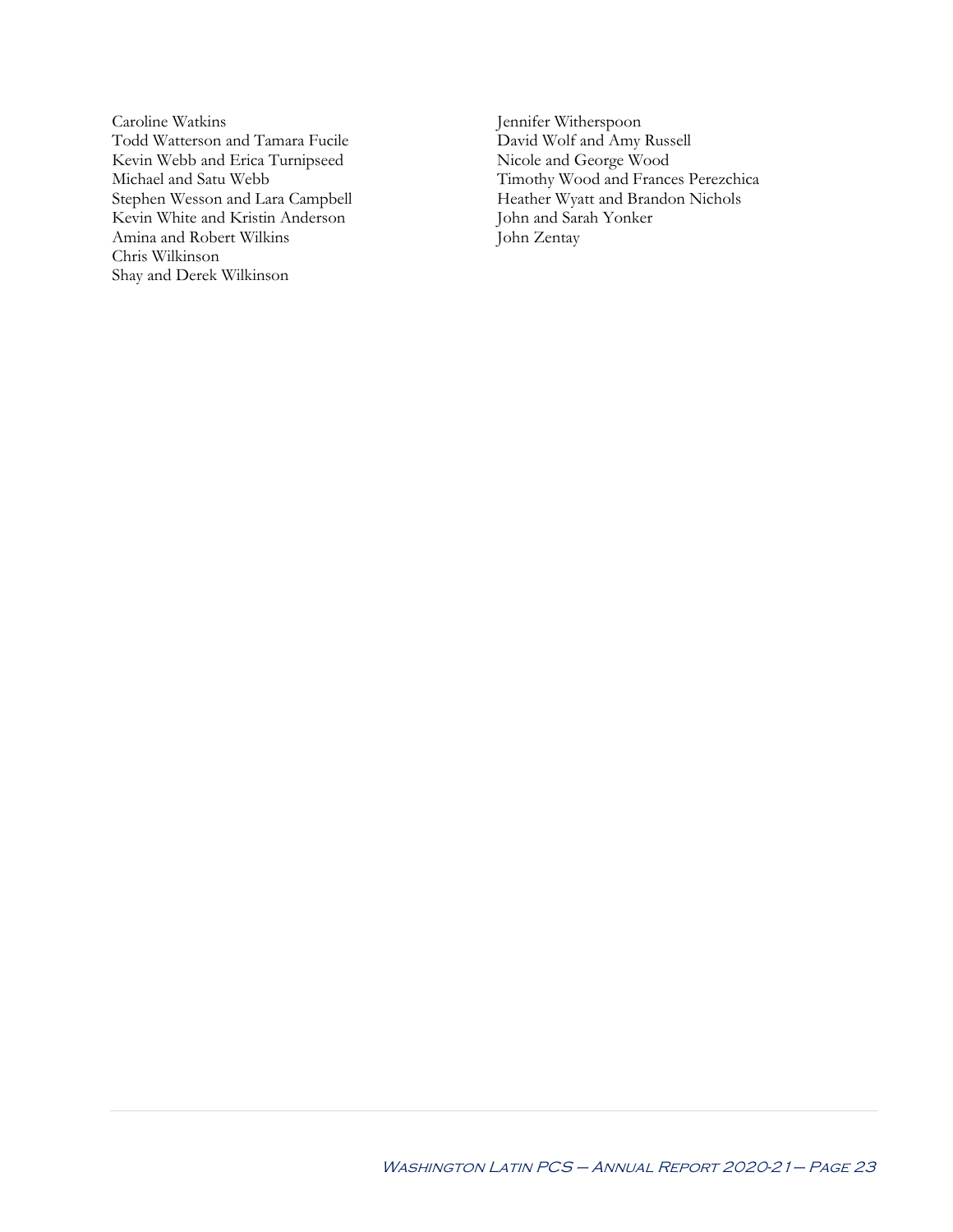## Appendix A: Staff Roster 2020-21

### **SENIOR LEADERSHIP**

#### **Mr. Peter Anderson – Head of School**

M.A. (Sociology), London School of Economics M.Ed. (Education), New York University B.A. (Sociology), Haverford College

#### **Dr. Diana E. Smith – Principal, US English**

Ph.D. (English), University of Virginia B.A. (Classics), Princeton University, *summa cum laude, Phi Beta Kappa*

#### **Ms. Janelle Bradley – Assistant Director of Middle School**

M.A. (School Counseling), Johns Hopkins University B.A. (Psychology), Spellman College

### **Ms. Kara Brady – Upper School Director, English**

B.A. (History), Stonehill College

#### **Ms. Kate Cromwell – Director of Advocacy, Communications & Engagement**

M.B.A. (Management), University of California, Los Angeles B.A. (Spanish Language & Literature), Carleton College, *magna cum laude*

### **Ms. Aryn Davis – Director of Student Support Services**

M.Ed. (Special Education), George Mason University B.A. (Political Science), Howard University

#### **Mr. Michael Davis – Data and Compliance Manager**

M.A. (Educational Administration), The Catholic University of America B.A. (Mathematics), Ohio Wesleyan University

## **Mr. Bob Eleby-El – Director of Athletics**

M.B.A. (Management), Southeastern University B.S. (Sports Management), Livingstone College

#### **Ms. Crystal Eleby-El – Director of Admissions and Alumni Liaison**

B.S. (Political Science), University of Wisconsin

### **Ms. Martita Fleming – Director of Operations**

B.A. (History and English), Williams College

#### **Mr. James Kelly – Assistant Principal; Director of Middle School**

M.A. (Education Policy and Management), Harvard Graduate School of Education B.A. (Sociology), Vassar College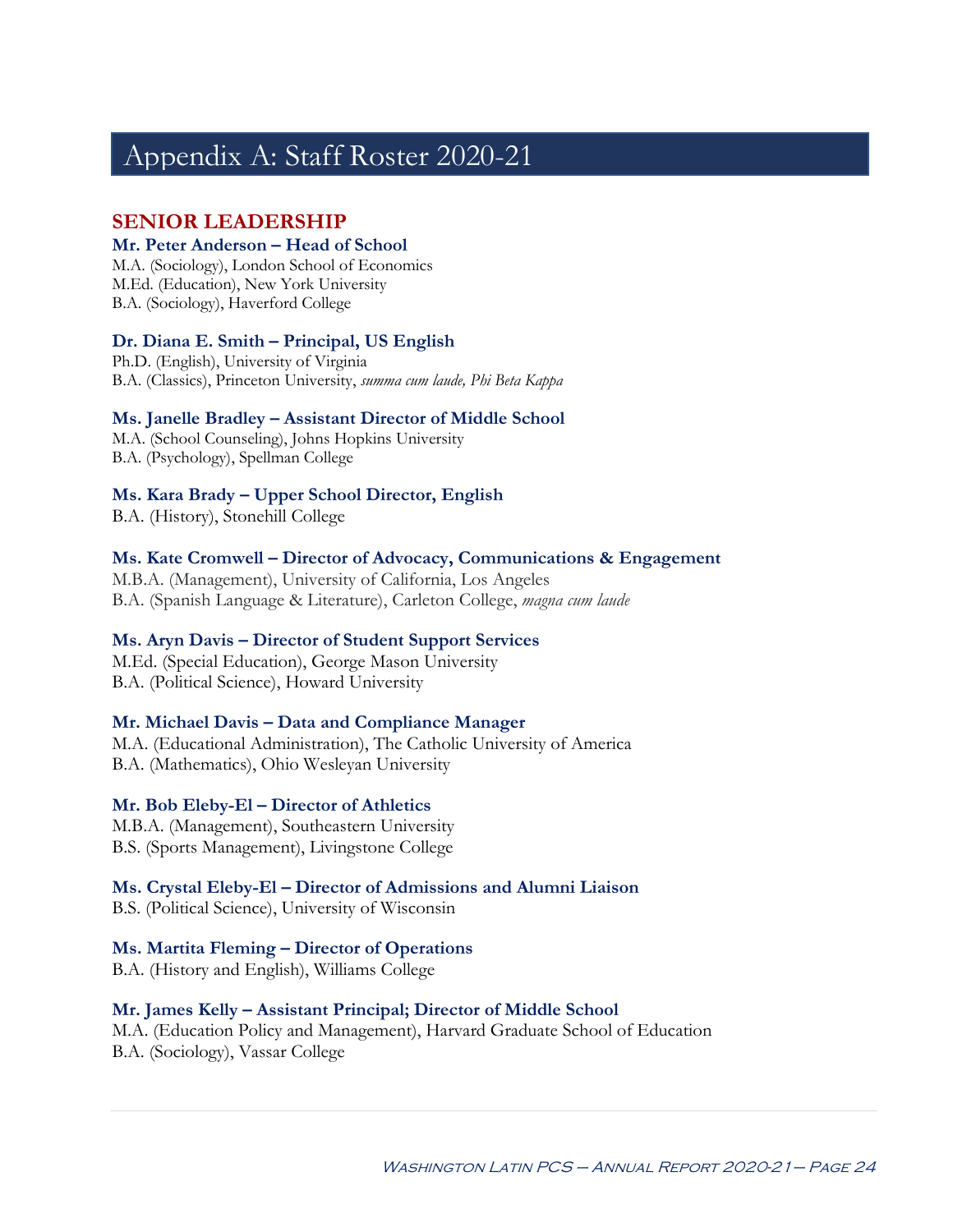#### **Ms. Crys Latham – Director of College Counseling**

B.A. (African American Studies), Mount Holyoke College

#### **Mr. Carl Lyon – Director of IT, Astronomy, Yoga**

M.A. (French), Middlebury College B.A. (French), Virginia Tech

#### **Ms. Yinnie Tse – Director of Finance**

B.A. (Philosophy and Economics), Wellesley College

#### **DEPARTMENT CHAIRS**

**Mr. William Clausen – Latin, English, Classics Department Chair** M.A. (Classics), Oxford University, *First Class Honours*

B.A. (Classics), Cornell University, *summa cum laude*

#### **Ms. Teresa Dobler – 6th Grade Science, MS Science Department Chair**

B.S. (Childhood & Special Education), State University College/Geneseo, NY

#### **Ms. Neelam Minera – Math Specialist, MS Math Department Chair**

B.A. (Elementary Education), University of Maryland

#### **Dr. Lacy Peale – 7th Grade English, MS English Department Chair**

Ph.D. (Curriculum and Instruction), University of Virginia M.A.T. (English Education), M.Ed. (Literacy, Language, & Cultural Studies), Boston University B.A. (English and American Studies), Dickinson College

#### **Ms. Emily Raskin – Mathematics; Student Engagement and Leadership Department Chair**

M.A.T. (Special Education), Trinity University B.A. (Women's Studies), Goucher College, *Phi Beta Kappa* and with honors

#### **Ms. Laurel Seid – English, US English Department Chair**

M.A.L.S. (Children's Literature), Georgetown University B.B.A. (Accountancy), University of Notre Dame

#### **Mr. Lawrence Staten - 6th Grade Civics, History Department Chair**

M.A. (Political Science) and B.A. (Political Science), Vanderbilt University

#### **Mr. John Stiff – Mathematics and History, US Mathematics Department Chair**

M.A. (Teaching – Mathematics and Reading; Endorsement in Special Education), National Louis University B.A. (International Studies, Slavic Languages and Literatures), University of Chicago

#### **Ms. Christina Stouder – Chinese, Modern Languages Department Chair**

M.A. (Second Language Studies and TESOL) and B.A. (East Asian Language and Cultures), Indiana University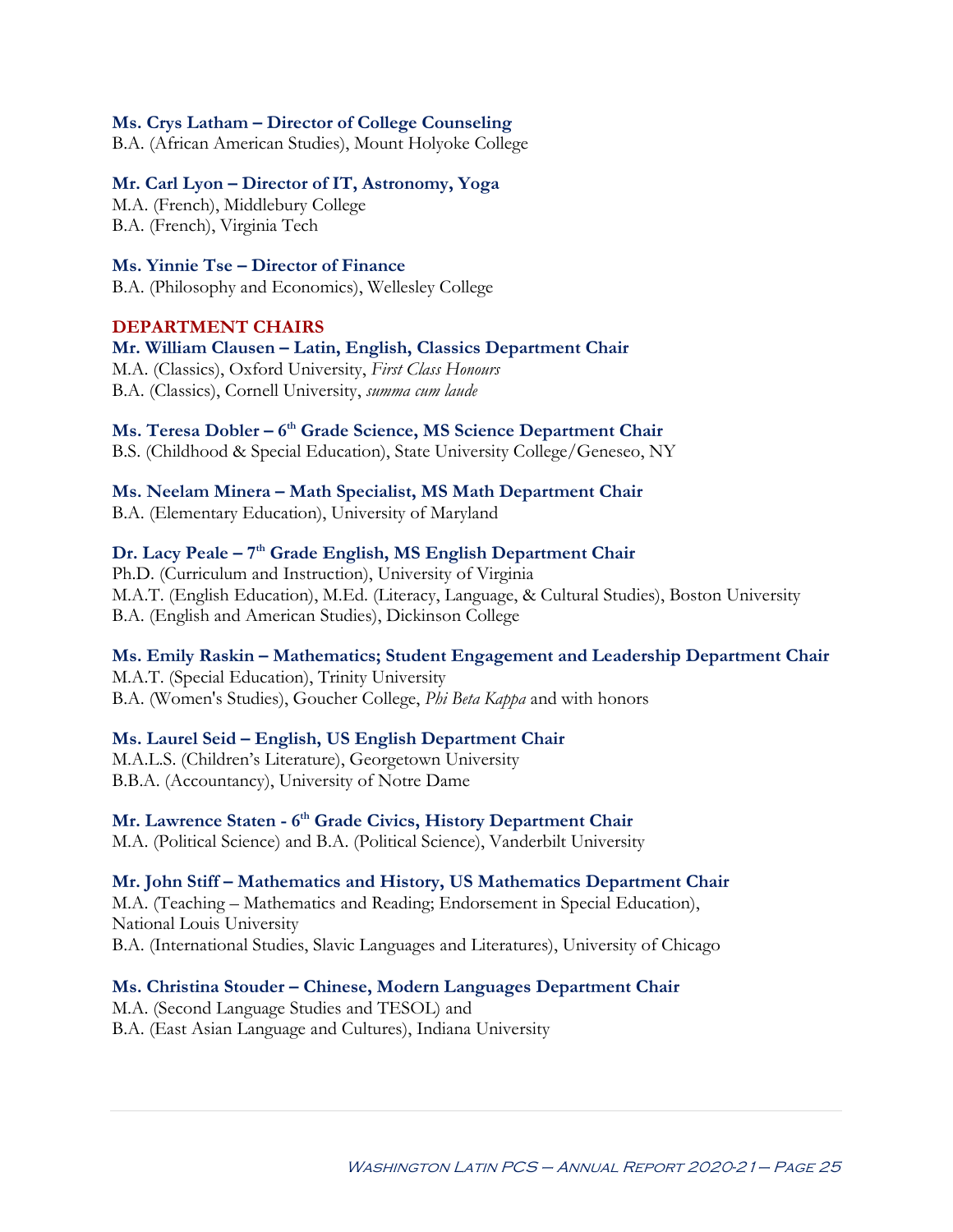#### **Mr. Rickey Torrence – Physics, US Science Department Chair**

M.A. (Teaching), Morgan State University B.S. (Physics), Hampton University, *cum laude*

#### **Ms. Melissa VerCammen – Music and Arts Department Chair**

B.S. (Biology), Denison University

#### **ACADEMIC AND SUPPORT STAFF**

**Ms. Jennifer Abercrombie –Library Assistant** M.LI.S. (Library Information Sciences), Dominican University B.A. (Linguistics), Swarthmore College

#### **Mr. Stillman Bruhier – Dedicated Aide**

#### **Ms. Tiffany Bufort – Counselor, At-Risk Case Manager**

M.S. (Clinical Mental Health Counseling), Shippensburg University B.S. (Counseling & Psychology), East Stroudburg University

**Mr. Jamille Callum – Assistant Director of Athletics**

B.S. (Accounting), Johnson C. Smith University, *cum laude*

#### **Mr. Christopher Coleman – MS Dean of Students**

M.Ed. (Counseling Education), Virginia State University B.S. (Liberal Arts, Education, Sports Management), Virginia State University

#### **Mr. Albert Edmundson – MS Dean of Students**

#### **Mr. Brandon Edwards – US Dean of Students**

**Mr. Elias Figueroa – Director of Facilities Management** (Agriculture and Livestock), National University of Education Enrique Guzman y Valle, Lima, Peru

#### **Ms. Ada Flores – Food Services Coordinator**

#### **Ms. Steffanie Flores – Receptionist**

**Ms. Hope M. Foster – Social Worker** M.S.W. (Social Work), The Catholic University of America B.A. (Sociology), Bucknell University

**Ms. Sereena Hamm – Librarian** M.L.S., (School Library Media Certification), University of Maryland B.A. (Literature), American University

#### **Ms. Dena Kolb – Director of Community Partnerships, Communications Associate**

B.M. (Musical Theatre), The Catholic University of America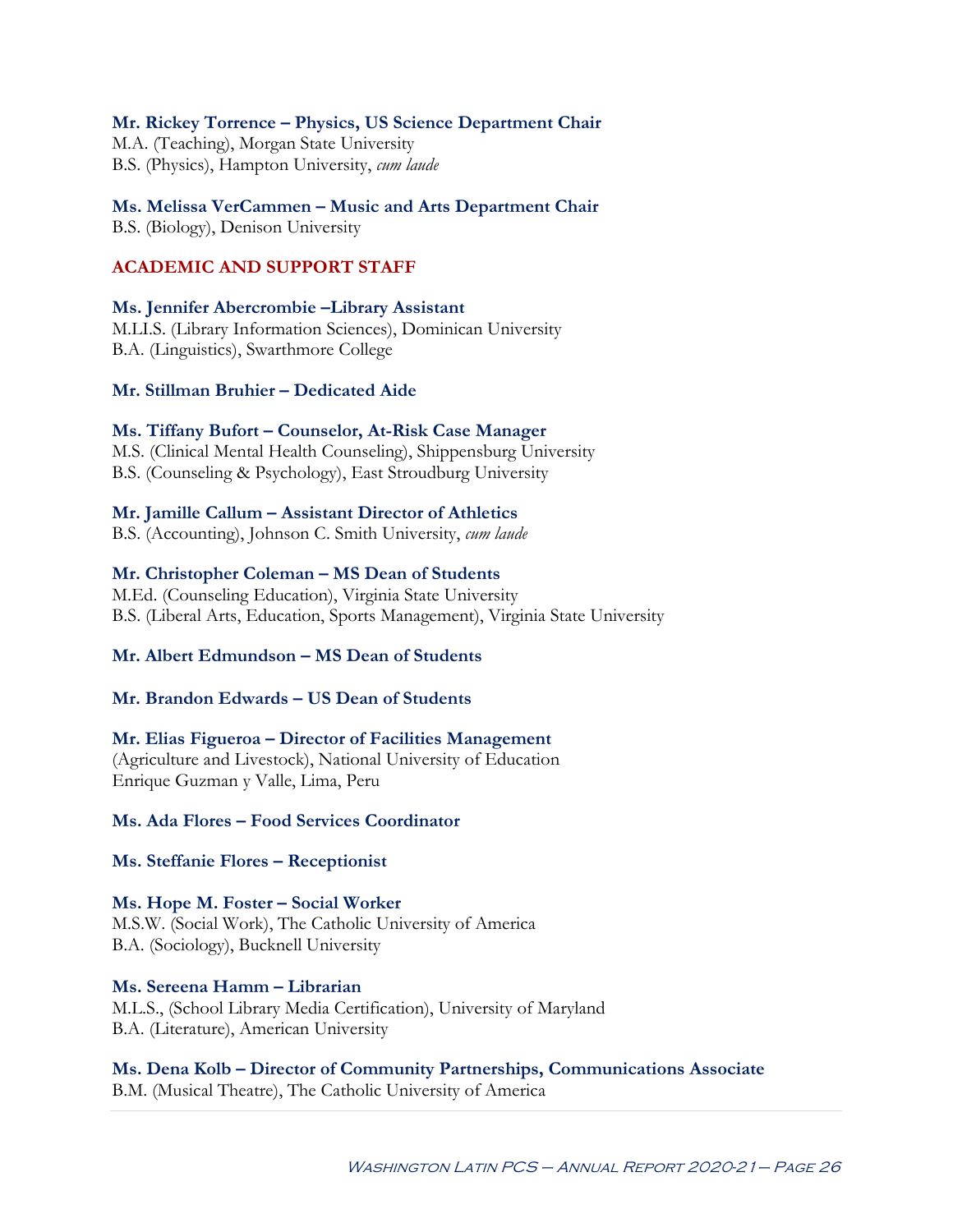#### **Ms. Marilu Lopez – Food Services Manager**

#### **Ms. Camille Locke – Dedicated Aide**

Master of Professional Studies (MS Science), The George Washington University B.S. (Physical Education), University of the District of Columbia

#### **Mr. Simoné Mariotti – Physical Education Teacher**

M.B.A. (International Business Studies), King University B.S. (Physics), King University

#### **Mr. Mohamed Mewafy – School Security Officer**

#### **Ms. Carenda Nunn – School Registrar**

#### **Ms. Amy Oberson, LGPC – Counselor**

M.A. (Professional Counseling) and B.S. (Psychology), Liberty University

#### **Mr. Daniel O'Brien – College Counselor**

B.A. (History/English), Marquette University

#### **Ms. Treshia Pettiford – US Dean of Students**

#### **Ms. Kerry Richardson – Director, Alumni & Summer Engagement; ELL Support Specialist**

M.A. (Education), The George Washington University B.A. (Spanish and German), Rutgers University

#### **Ms. Fatima Sadiq – Dedicated Aide**

A.S. (General Studies), Prince George's Community College

#### **Ms. JerBria Smith – Assistant Director of Athletics, Physical Education Teacher**

B.S. (Health Promotion), Barton College

#### **Mr. Jack Werstein, LPC – Counselor**

M.A. (Clinical Mental Health Counseling), Trinity Washington University B.A. (Psychosocial Communications), George Mason University

#### **Ms. Sandra Whitfield – Assistant Director of Student Support**

M.A. (Education and Human Development), The George Washington University B.A. (American Government), Georgetown University

#### **MIDDLE SCHOOL FACULTY**

**Mr. Sean Baldwin – 5th & 6th Grade Theater** B.S. (Speech/Communications), Northwestern University

### **Mr. Patrick Bane – 5th Grade English**

B.A. (Philosophy and English) and M.A. (Philosophy), University of Ireland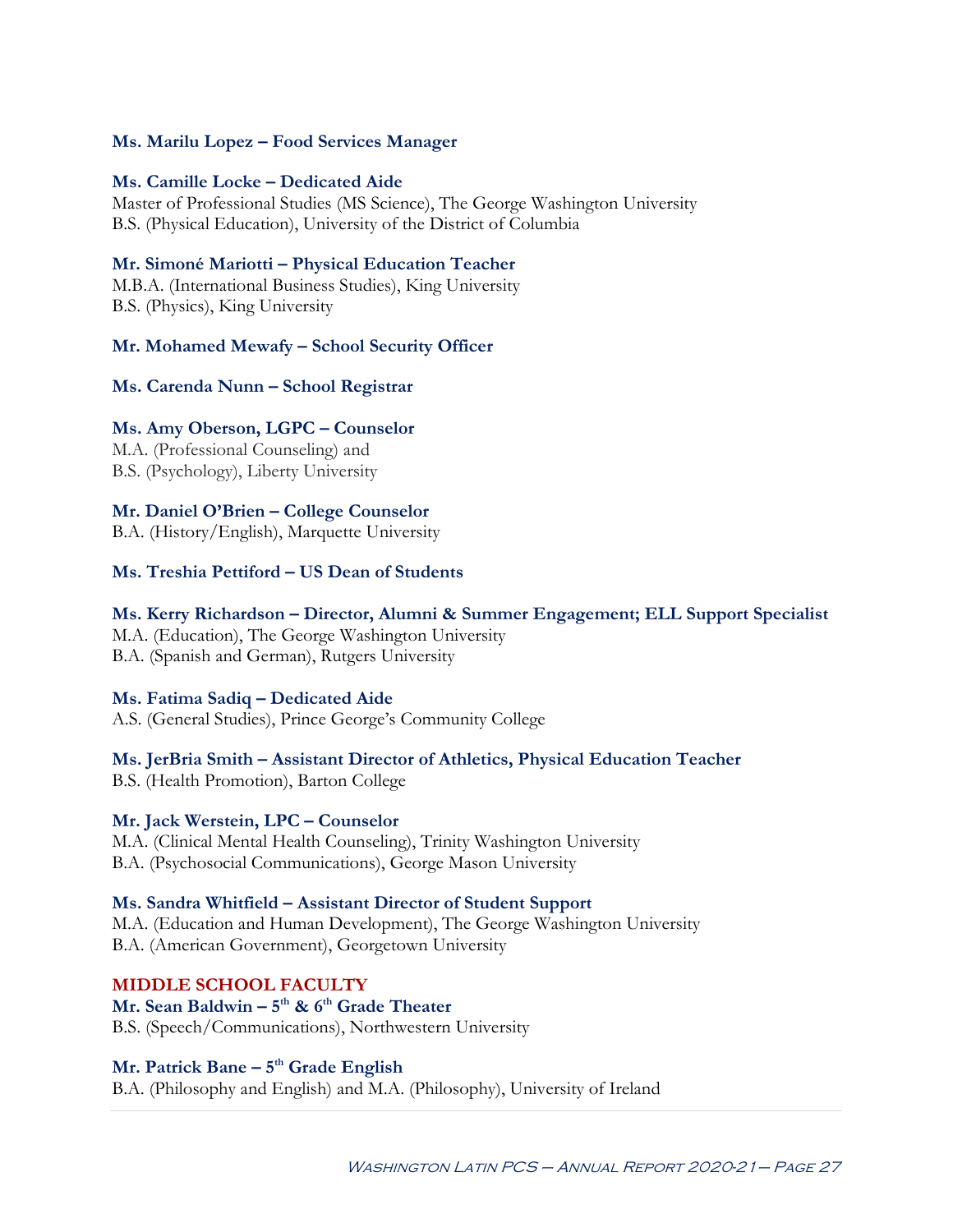#### **Ms. Maya Barlev – 8th Grade Science**

B.S. (Astrophyics), Haverford College

#### **Mr. Peter Birkenhead – 7th & 8th Grade Theater**

M.F.A. (Literature/Creative Writing), Bennington College B.A. (Political Science/Religious Studies), New York University

### **Ms. Rachel Breitman – 8th Grade English**

M.S. (Journalism), Columbia University M.S. (Instructional Technology), The New York Institute of Technology B.A. (English Literature), Swarthmore College

#### **Ms. Caroline Coleman – MS/US Art, Academic Support Specialist, MAGIS Program Lead**

B.A. (Graphic Communication), University of Maryland University College

#### **Mr. Matthew Dean – 7th Grade Latin**

M.A. (Liberal Arts), St. John's College B.S. (Philosophy), Suffolk University

## **Ms. Ebony Dorsey – 5th Grade Science**

B.A. (Latin) and B.A. (English), Howard University

#### **Ms. Johanna Figueroa – 5th Grade Math**

B.A. (Foreign Languages), B.S. (Social Work), George Mason University

#### **Ms. Catherine Friedman – 8th Grade English**

B.A. (English), Dartmouth College

#### **Mr. Joseph Green – 7th Grade English**

B.A. (Broadcast Journalism), American University, *cum laude*

#### **Ms. Cheryl Haywood – 8th Grade English**

J.D., Harvard University B.A. (Economics and Latin American Studies), Wellesley College

#### **Ms. Patti Kolb – Mathematics**

M.A. (Educational Planning), University of Cincinnati B.A. (History), University of Cincinnati

#### **Ms. Brittany Lee-Bey – Reading Specialist**

M.A. (Teaching), The George Washington University B.A. (Government), College of William and Mary

#### **Ms. Angela Malchionno – MS/US Art**

BFA (Visual Art), University of Massachusetts Amherst MFA (Visual Art), Southern Illinois University Edwardsville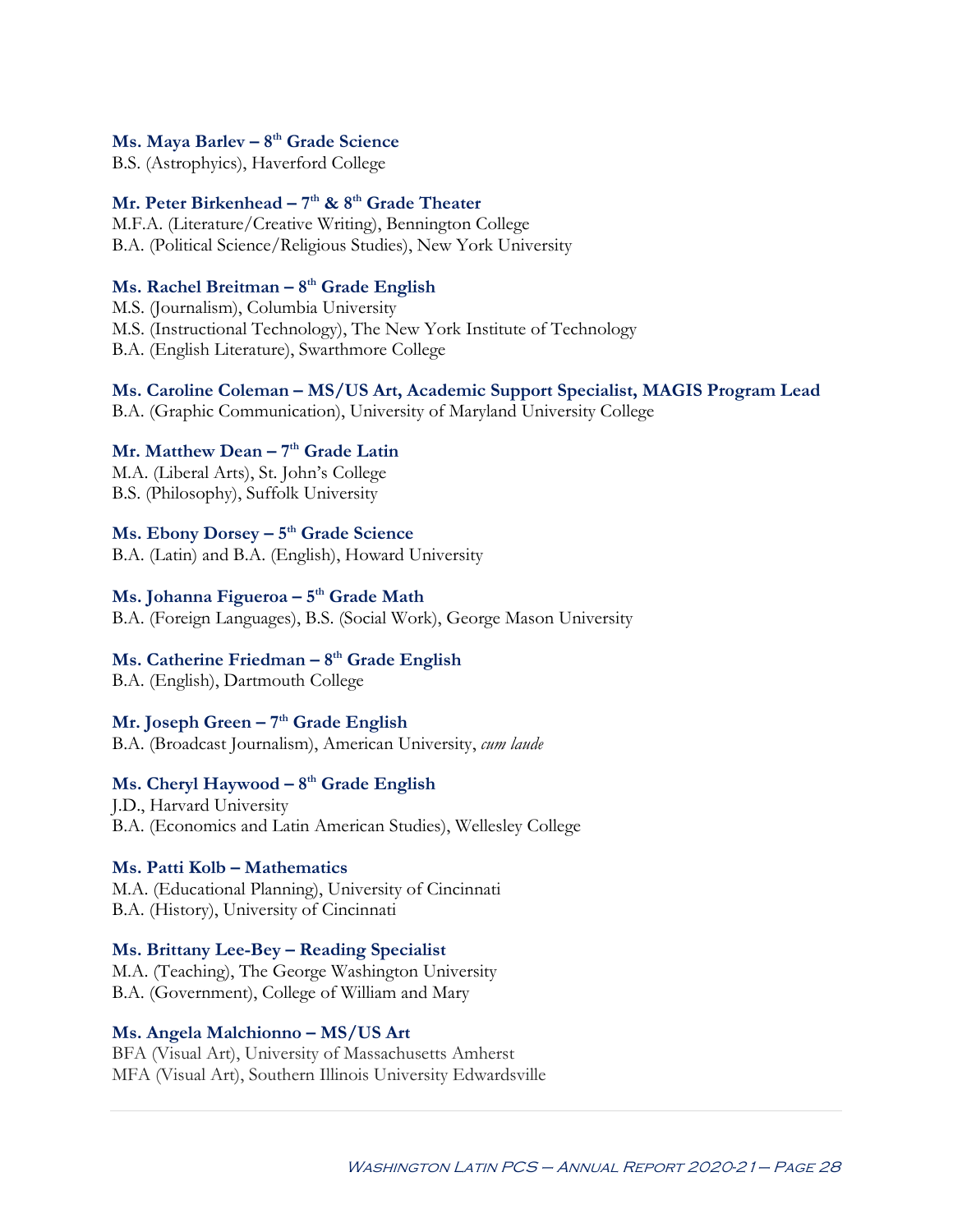#### **Ms. Lisa Moore – 6th Grade Math**

B.S. (Mathematics), Covenant College

#### **Ms. Adele Mujal – 5th Grade Geography**

M.A. (Teaching: Secondary Social Studies), Trinity University

- M.A. (Government: Comparative Politics/Western Europe), Georgetown University
- B.A. (Business Administration), University of Maryland, College Park

#### **Ms. Adina Nelson – Special Education Teacher**

B.A. (Educational Studies and Philosophy-Neuroscience-Psychology), Washington University

#### **Mr. Thomas O'Brien – Special Education Teacher**

M.A. (Special Education), The George Washington University B.A. (Politics), The Catholic University of America

#### **Mr. Yule Pieters – Special Education Teacher**

M.S. (School Administration & Supervision, Education & Special Education), Touro College M.A (Clinical Psychology), Roosevelt University B.A. (Forensic Psychology), John Jay College of Criminal Justice

#### **Ms. Tamica Prue – Dedicated Aide and After School Assistant**

B.A. (Special Education), Ashford University

#### **Ms. Sarai Reed – 6th Grade English**

M.A. (English) and B.A. (English), The George Washington University

#### **Ms. Caroline Rose – 6<sup>th</sup> Grade Latin**

B.A. (Classics and Black Studies), Amherst College

### **Ms. Mercedes Sisk – 8th Grade Latin**

M.A. (Classical Archeology), Tufts University B.A. (Classics), College of the Holy Cross

## **Mr. Joseph Starnes – 5th Grade Latin**

B.S.W (Social Work), Marist College

## **Ms. Catherine Thompson – 7th Grade Math**

B.A. (Business Management), University of Phoenix

#### **Mr. Brian Whitchurch – 7th Grade Latin**

M.A. (Greek and Latin) and Ph.D. (Classical Philology), Fordham University M.A.T. (Latin and Classical Humanities), University of Massachusetts B.A. (History), Utah State University

### **Mr. Reginald Wills – 7th Grade History**

B.A. (Philosophy), The Catholic University of America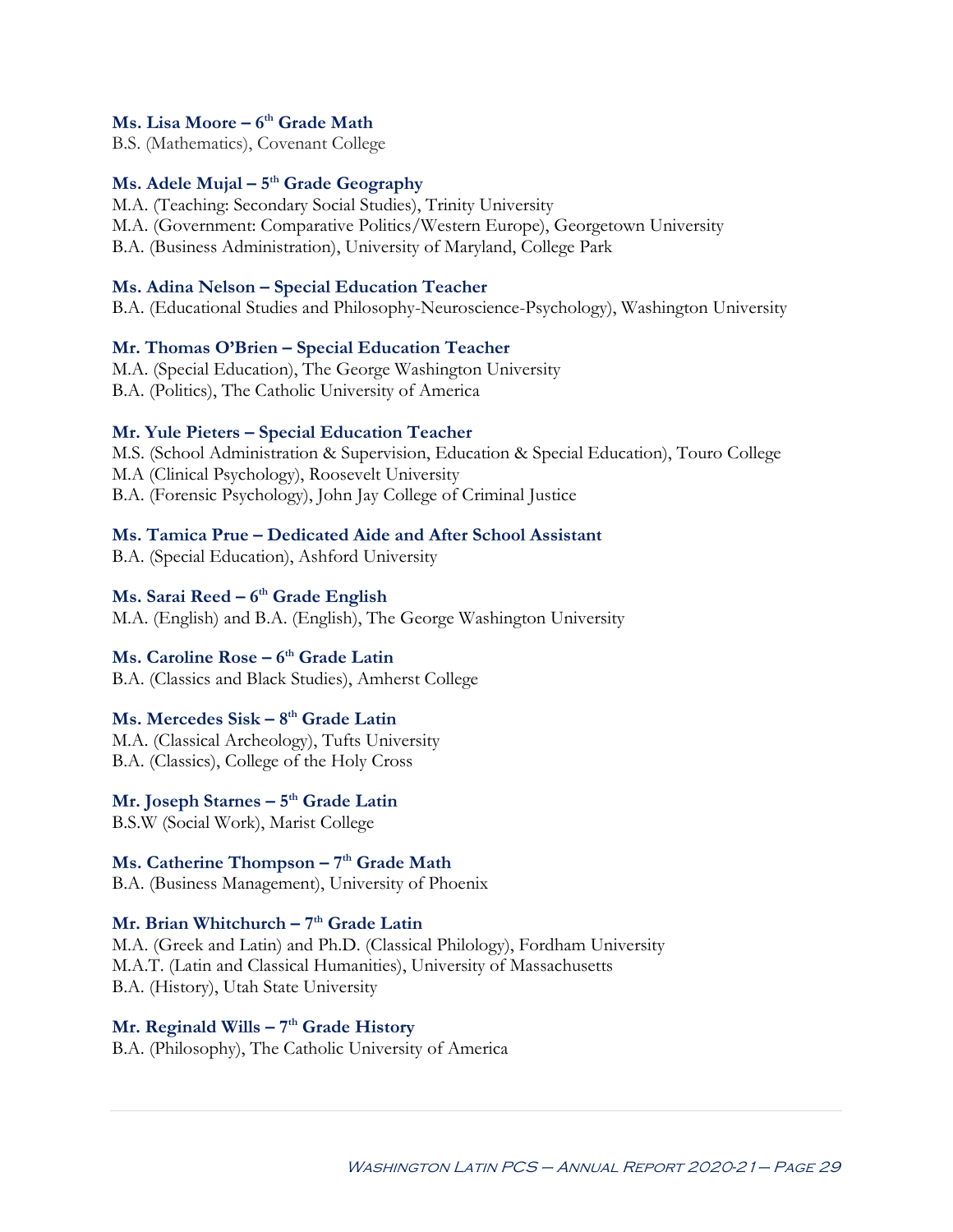### **UPPER SCHOOL FACULTY**

#### **Ms. Elaina Barroso – History**

M.Ed. (Human Development and Psychology), Harvard University B.A (History/Education/Social Studies), Swarthmore College

#### **Mr. Aaron Baum – History and English**

B.A. (Political Science), Duke University

#### **Mr. Parag Bhuva – History, Intensive Writing**

M.A. (Curriculum and Instruction), University of Connecticut B.A. (Anthropology) and B.S. (Psychology), University of Connecticut

#### **Mr. William Clausen – Latin, English, Classics Department Chair**

M.A. (Classics), Oxford University, *First Class Honours* B.A. (Classics), Cornell University, *summa cum laude*

#### **Mr. Nathan Day – English**

M.A. (Religious Studies), University of Chicago B.A. (Religion), Williams College

#### **Dr. Eduardo Canedo - History**

B.A. and Ph.D. (American History), Columbia University

#### **Mr. Luke Edwards-Stuart – Chemistry**

M.A. (Education and International Development), Institute of Education, University of London M.A. (Natural Sciences, Chemistry), St. Catherine's College, Cambridge University

#### **Ms. Elizabeth Foley – English and Math**

M.Ed. (Education), American University B.A. (English, Classics), Georgetown University

#### **Ms. Anna Laura Grant – DC History, Peer Mediation Coordinator**

M.A. (Secondary Education - specialty in teaching English), Valencia International University M.A. (Bilingual and Multicultural Education), University of Alcala B.A. (Justice Studies/Italian), James Madison University

#### **Mr. Joseph Hamd – Arabic**

B.A. (Liberal Arts), St. John's College

#### **Ms. Joyce Hamd – English and History**

Bachelor of General Studies (Humanities), Nicholls State University

#### **Mr. Brian Hotchkiss – English**

M.A.T., Binghamton University, *summa cum laude* B.A. (Non-Fiction Writing and Sociology), Ithaca College

#### **Mr. Carl Hultgren – English**

B.A. (English Language & Literature), University of Maryland, *summa cum laude*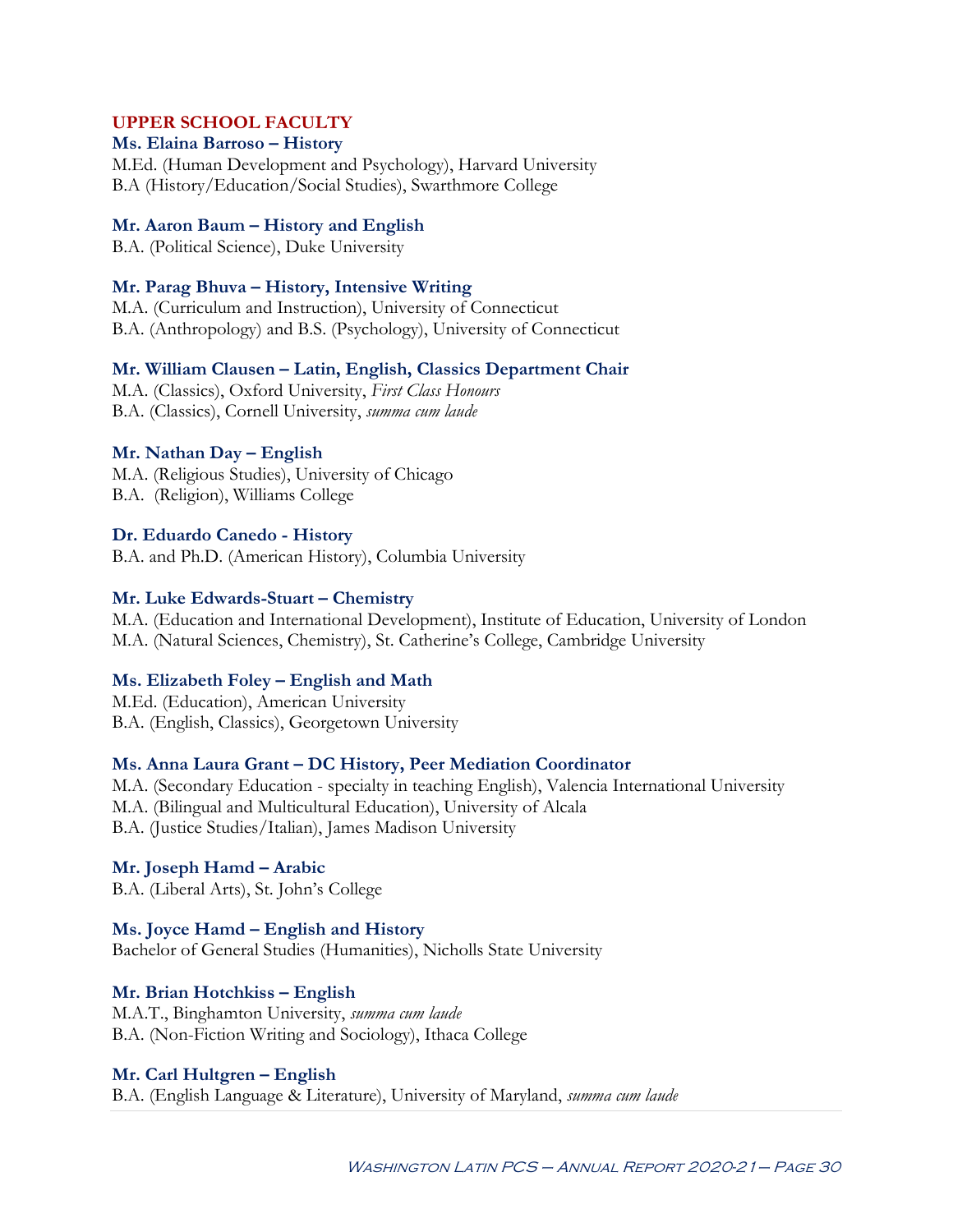#### **Ms. Geneva Jost – Biology**

B.A. (Biology), University of North Carolina at Chapel Hill

#### **Ms. Meghan Kovach – Math**

M.Ed. (Curriculum Development), Western Governors University B.S. (Secondary Education and Mathematics), University of Maryland

#### **Mr. Adam LaFleche – Latin**

B.A. (Classical Studies & French Literature), The George Washington University

#### **Ms. Karen Lambert – French**

M.A. (Education) and M.A. (History), Stanford University B.A. (History), University of California, Berkeley, *summa cum laude, Phi Beta Kappa*

#### **Mr. Lawrence Liu – Chinese/Government**

J.D., Columbia University B.A. (Public Policy), Brown University

**Mr. Corey Martin – Latin**

B.A. (Biblical and Theological Studies), Nyack College

#### **Mr. Howard Moore – Latin and Greek teacher**

#### **Ms. Becca Oram – Special Education Teacher**

M.S. (Water Management and Hydrology), Johns Hopkins University B.S. (Biology and Business), Drew University

#### **Mr. Alexander Porcelli – Arabic**

B.A. (Arabic), Georgetown University, *magna cum laude*

#### **Mr. Christopher Richardson – Mathematics**

J.D., The George Washington University B.A. (Social Relations), Harvard College

**Mr. Julian Salazar – Geometry** B.A. (Art History) and B.S. (Mathematics), Duke University

#### **Ms. Marie Martine Shannon – French**

M.A. (French Literature), Cornell University B.A. and M.A. (Anthropology), University de Bordeaux

**Ms. Elisa Shapiro – Physics** M.S. (Aerospace Engineering), University of Maryland B.A., University of Rochester

#### **Mr. Tom Yonker – Latin**

M.A.T. (German), University of Virginia B.A. (German), Truman State University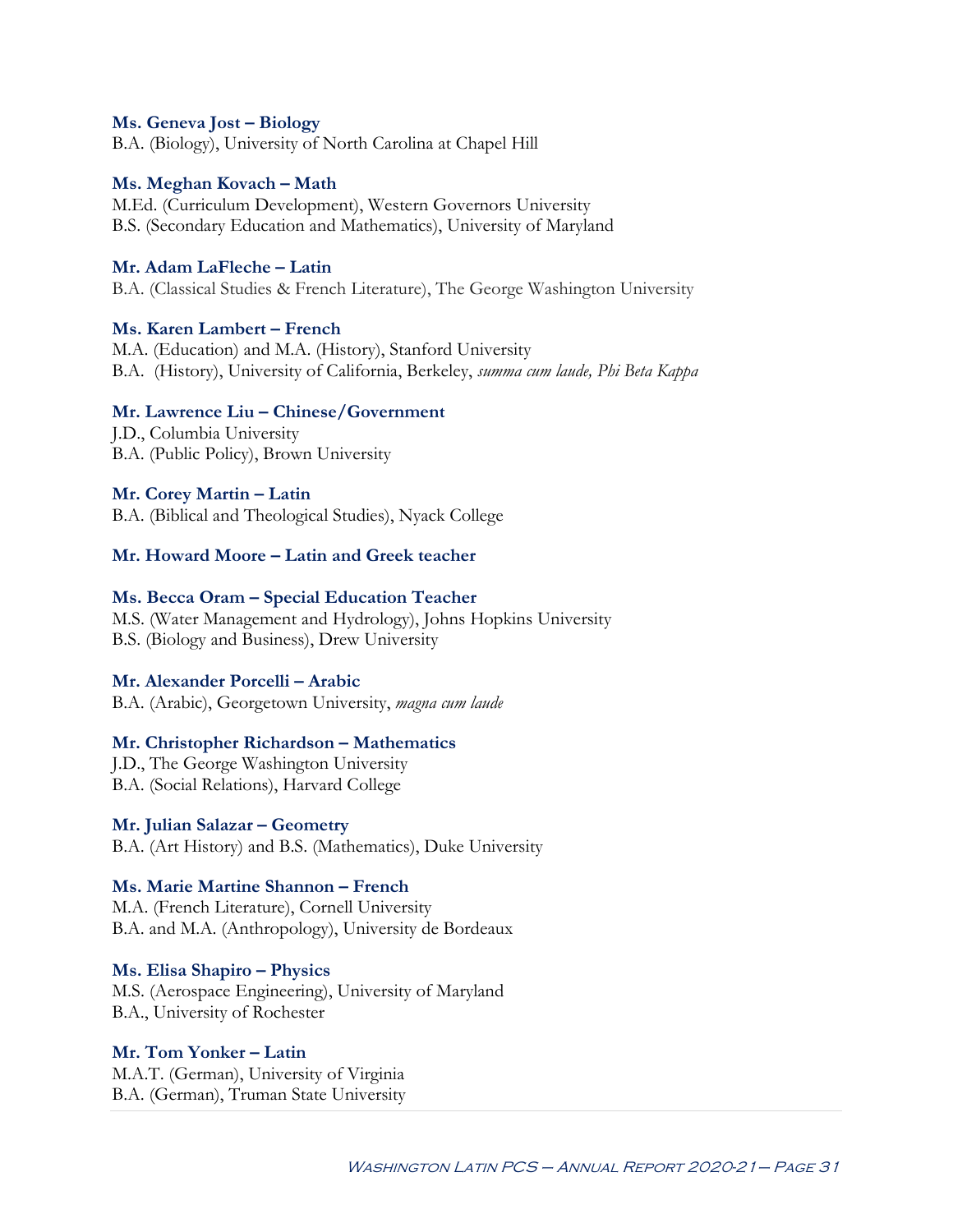## Appendix B: Board Roster

**Mr. Christopher B. Wilkinson, President** Partner, Employment Law Group Orrick, Herrington & Sutcliffe LLP [chrisbwilkinson@gmail.com](mailto:chrisbwilkinson@gmail.com)

**Ms. Ragini Dalal, Vice-President** Senior Strategy and Operations Officer World Bank [rdalal@worldbank.org](mailto:rdalal@worldbank.org)

**Mr. Timothy Morgan, Treasurer** Retired Partner PricewaterhouseCoopers [timmorgan1155@gmail.com](mailto:timmorgan1155@gmail.com)

**Ms. Caitlin McGurn, Secretary** Partner, Guidehouse cmcgurn@guidehousefederal.com

**Ms. Laurie Ballenger** General Counsel The Donohoe Companies, Inc. lgballenger@verizon.net

**Mr. Barry Caldwell** Principal, Wroxton Civic Ventures bhcaldwell82@gmail.com

**Ms. Alysse Graham** Non-Profit Strategic and Operational Consultant [alysegraham@gmail.com](mailto:alysegraham@gmail.com)

**Mr. Patrick Mara** Political Strategist/Consultant [pat.mara@gmail.com](mailto:pat.mara@gmail.com)

**Mr. Nicholas McCoy** Investment Management Associate Akin Gump Strauss Hauer & Feld LLP nicholasamccoy@gmail.com

**Mr. Carl McFadgion** Partner, Affinity Group, LLC

**Mr. Brendan Williams-Kief** Vice-President, Georgetown Public Affairs bwk@georgetownpa.com

**Mr. Kenneth Merritt** Partner, DayBlink Consulting kenneth.merritt@dayblink.com

#### **Ms. Kimberly Osagie** Partner, Promise54 kimberly.e.osagie@gmail.com

**Dr. Hunter R. Rawlings** President Emeritus Cornell University [hrr6@cornell.edu](mailto:hrr6@cornell.edu)

**Ms. Lisa Gail Rucker** Operations Manager The Alexander and Margaret Stewart Trust lisagailrucker@hotmail.com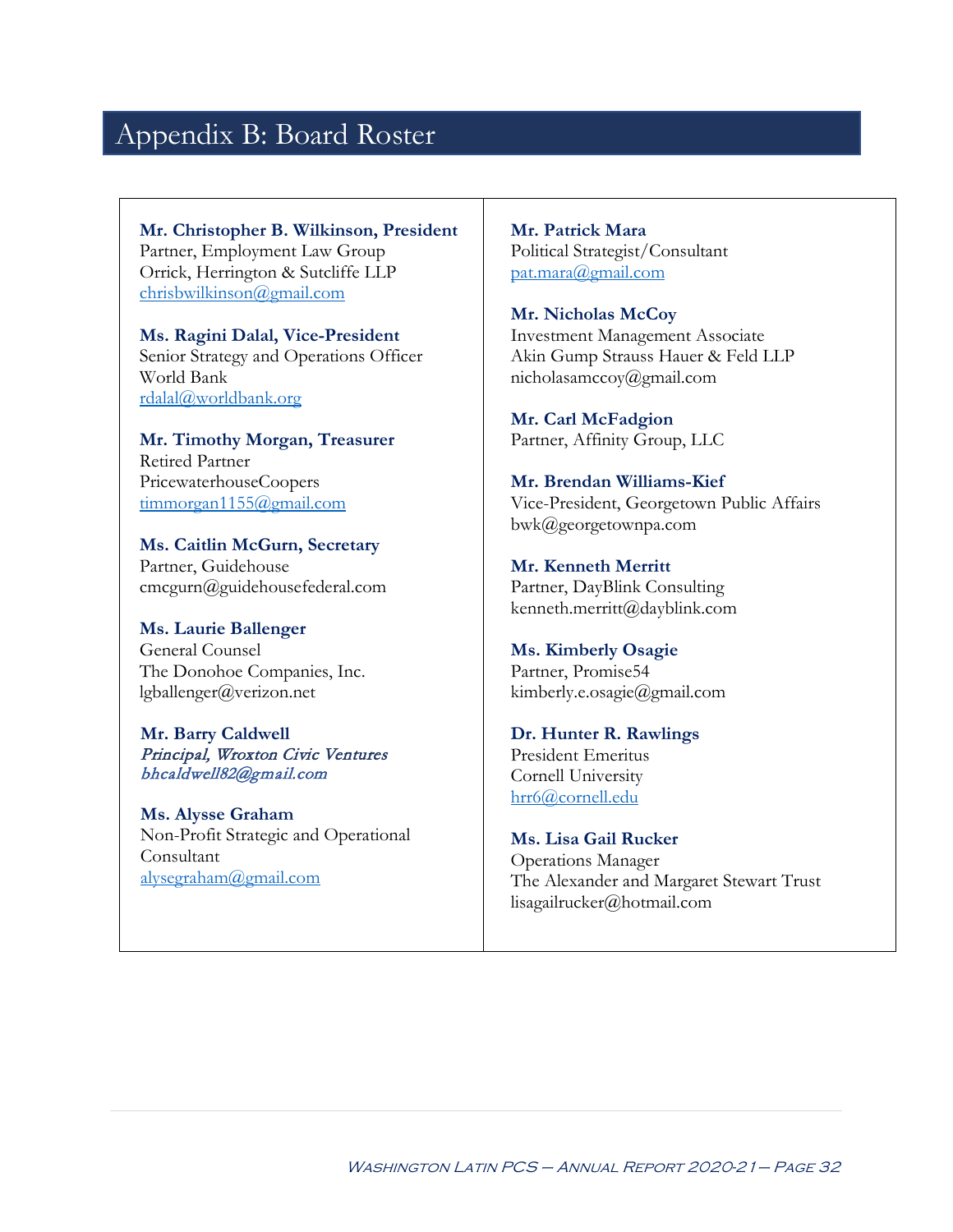# Appendix C: Financials

## **At-Risk Funding**

Latin used at-risk funding toward our 2021 Summer School session that served 180 students for six weeks during the summer.

## **Approved 21-22 Budget**

| <b>Washington Latin PCS</b><br><b>Budget</b> | $21 - 22$    |
|----------------------------------------------|--------------|
| <b>State and Local Revenue</b>               | \$14,177,253 |
| <b>Private Contributions</b>                 | \$1,893,800  |
| <b>Total Revenue</b>                         | \$17,608,693 |
| <b>Staff-Related Expenses</b>                | \$12,792,764 |
| <b>Total Expenses</b>                        | \$17,340,650 |
| <b>Net Income</b>                            | \$268,042    |
| <b>DSCR</b>                                  | 2.22         |
| Change in Cash                               | \$581,501    |